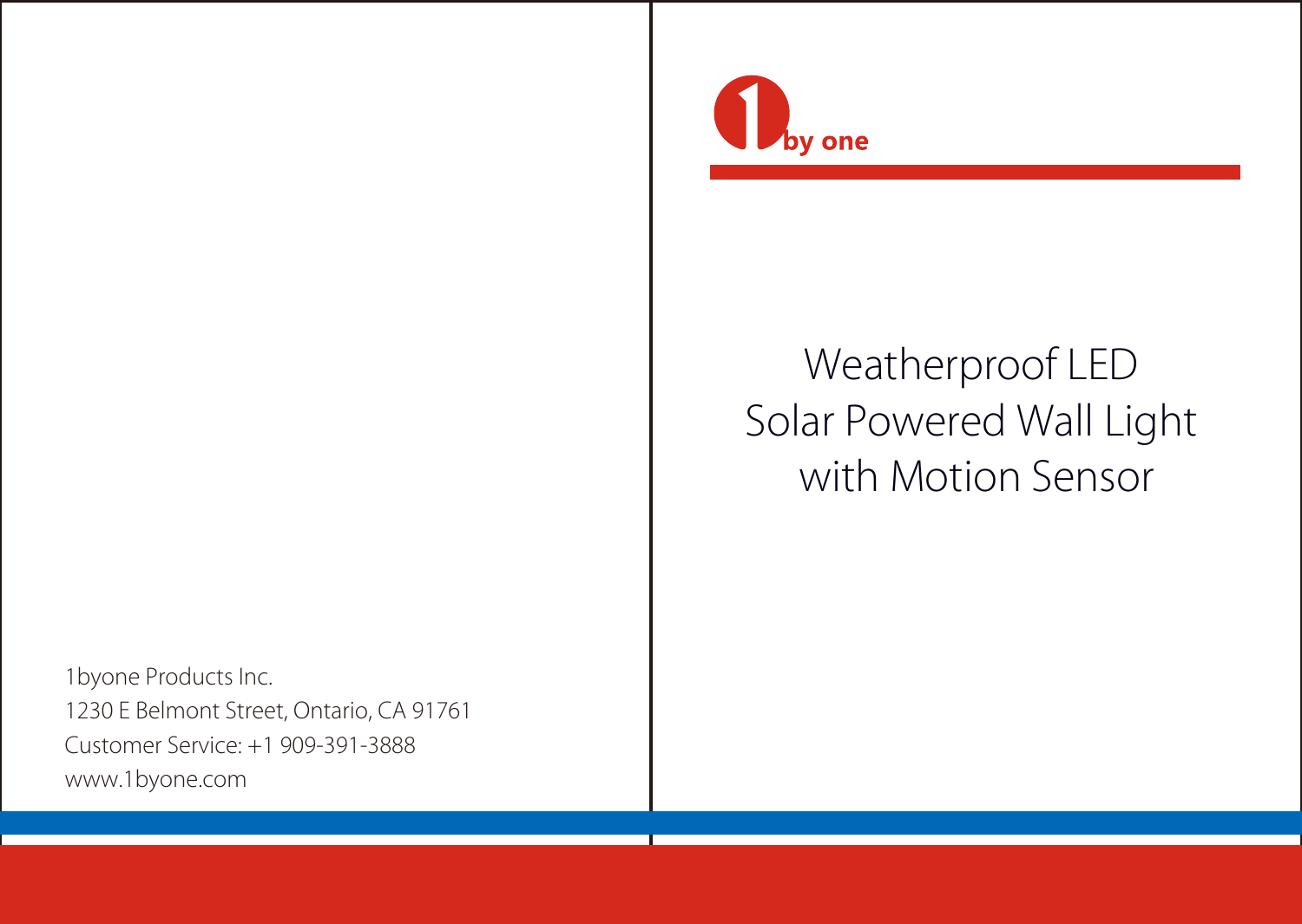EN This Solar Panel an upgraded version due to being **Accessories List** DE FR ES JP able to transform received sunlight into energy much quicker and more reliable. This product uses the energy provided by the sunlight to charge the pre-installed rechargeable battery and it is able to

IT generate and store more energy gained by solar radiation than our earlier versions.

When it is dark or detects someone approaching at night, the PIR (pyroelectric infrared sensor) sensor will activate and automatically turns on the LED lights which will illuminate the area. This Solar Powered Wall Light comes with three modes. This solar power motion sensor lamp is waterproof, heat proof and durable.

Easy to install with including screws and wall plugs. There are no wires included and no wiring to be done. It can be widely used for illumination in an outdoor area, courtyard, balcony, wall, path, stairs, street, garden, fence wall, landscape Lamp, etc.

## Pictures for Accessories



Product Body Wall Plug

Manual

EN DE FR ES JP IT

# The solar light comes with

- 1 x Product Body
- 2 x Screws
- 2 x Wall Plug
- 1 x Instruction Manual
- 1 x Warranty Card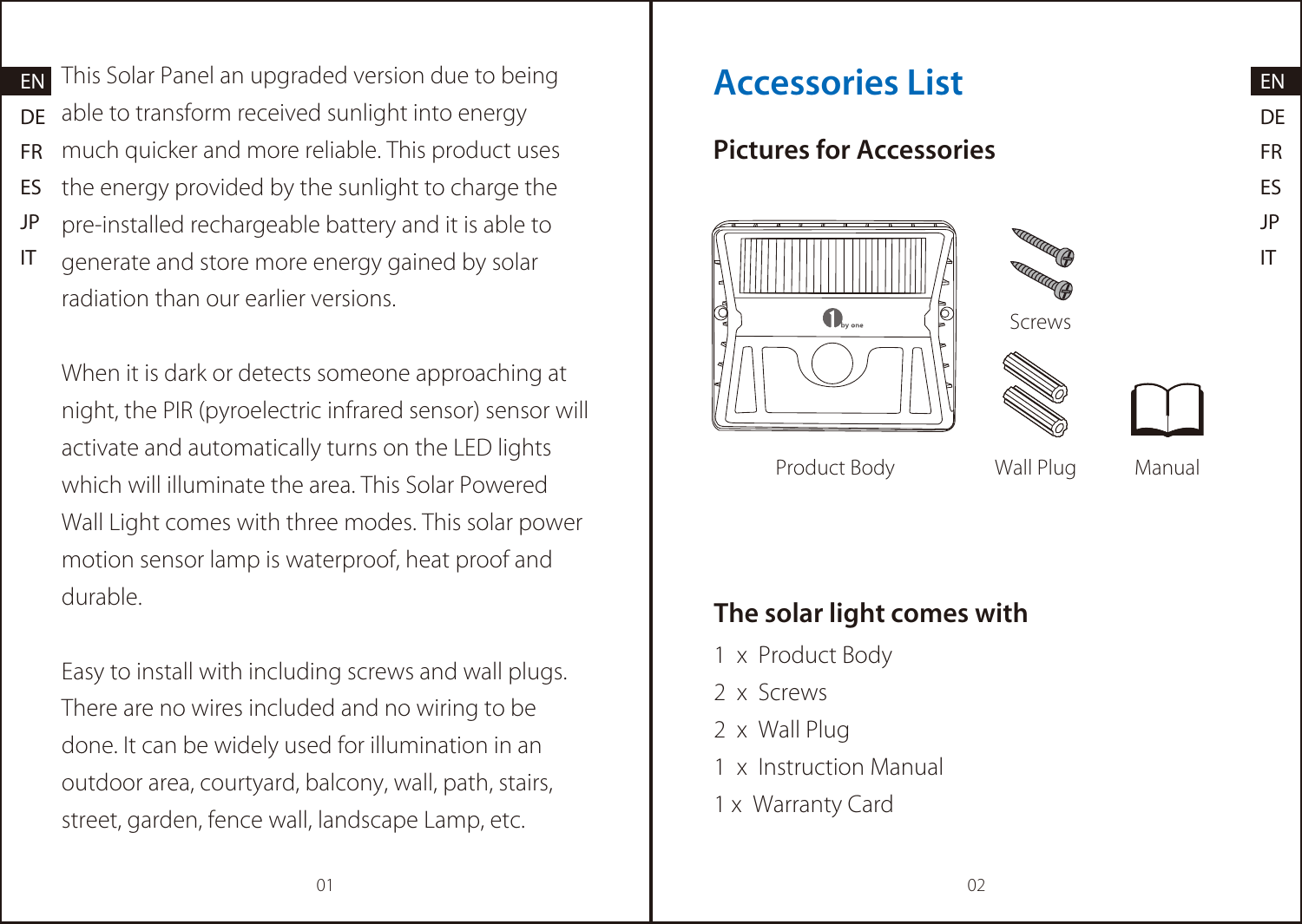## EN Specification **Names for Parts**

- DE Solar panel: 5.5V 1.6W
- FR Ion Battery: 3.7v 1500mah
- ES LED Quantity: 8PCS
- JP IT Rated Power: 1.6W
- Lumen Output: 160ml Motion angle and distance:120° , 8m Duration of illuminaton:15S Installation Height: 3-5m Waterproof Level: IP44



|                         | EN |
|-------------------------|----|
| A. Solar Panel          | DE |
| <b>B. Sensor Motion</b> | FR |
| C. 81 FDS               | Fς |
| D. Mounting Holes       | JP |
| E. Drainage Holes       | ΙT |







F: Re-installed battery

1 . High Light Mode 2 . Dim Light Mode

Light Mode: Off

3 . Sensor Mode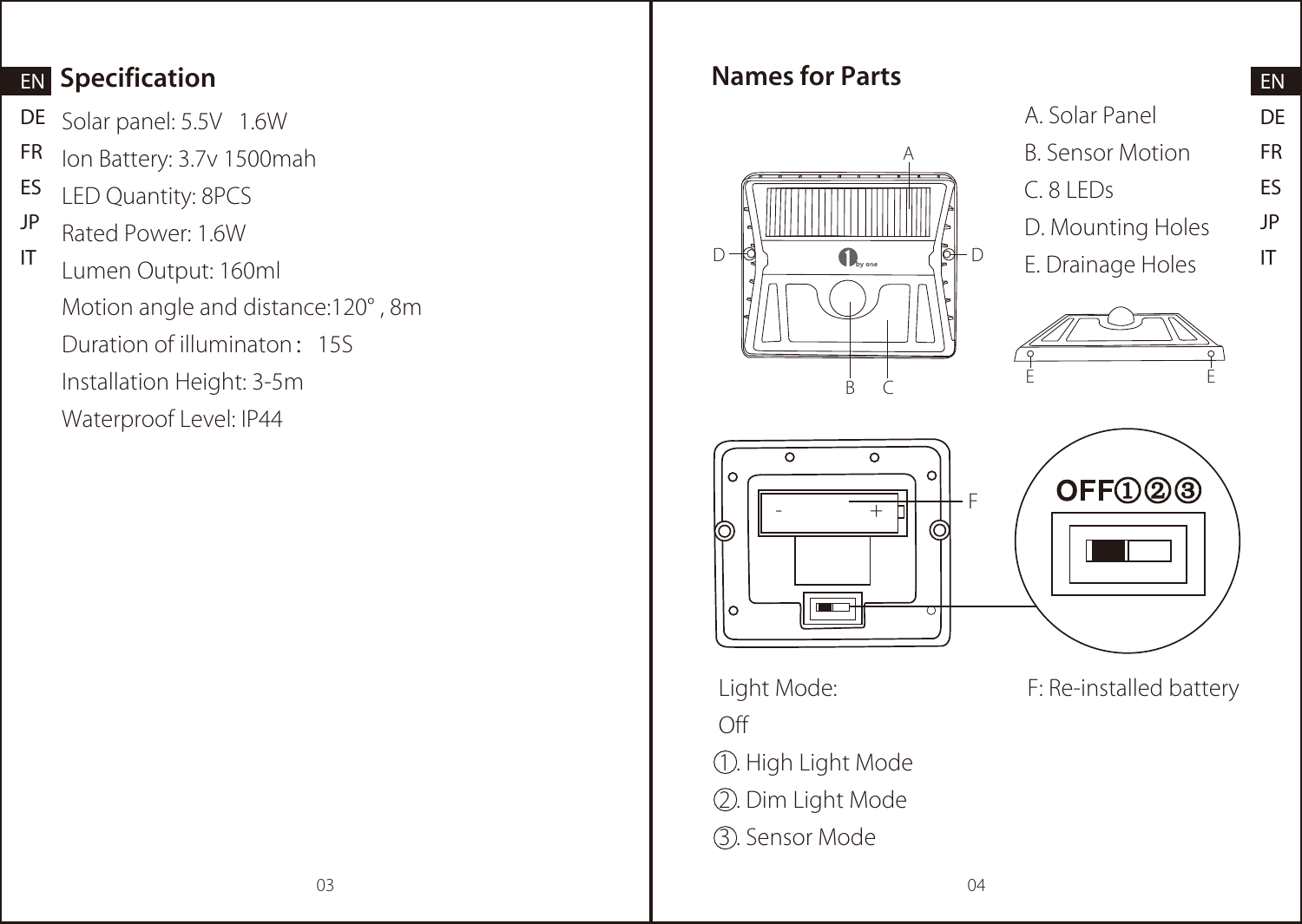# EN Product Feature

### DE FR Three Light Mode:

- ES ① Bright Light Mode
- JP IT This light will automatically charge in day time while turned off, and then will light up at night all the time.
	- ② Dim Light Mode

 This mode will always emit a dim light through the day and night. It will become very bright as soon as the sensor picks up any signal and it will stay bright until there has been no person in range for 15 seconds.

③ Sensor Mode

 The light will shine bright when it senses somebody moving nearby and will automatically switch off after 15 seconds when nobody is in range.

# Note:

DE FR ES JP Please expose this item to sunshine for at least two hours to activate it before use. To fully charge it please expose it to sunshine for 7-8 hours.

EN

IT

# How to install

- 1. The solar light should be installed in any suitable place with direct or long duration of sunshine. Appropriate mounting height is usually about 10-16 Foot (about 3-5 Meter).
- 2. Adjust the solar light to the light mode you like(3 mode).
- 3. Fix the wall plug in the wall and twist the screw into the wall plug.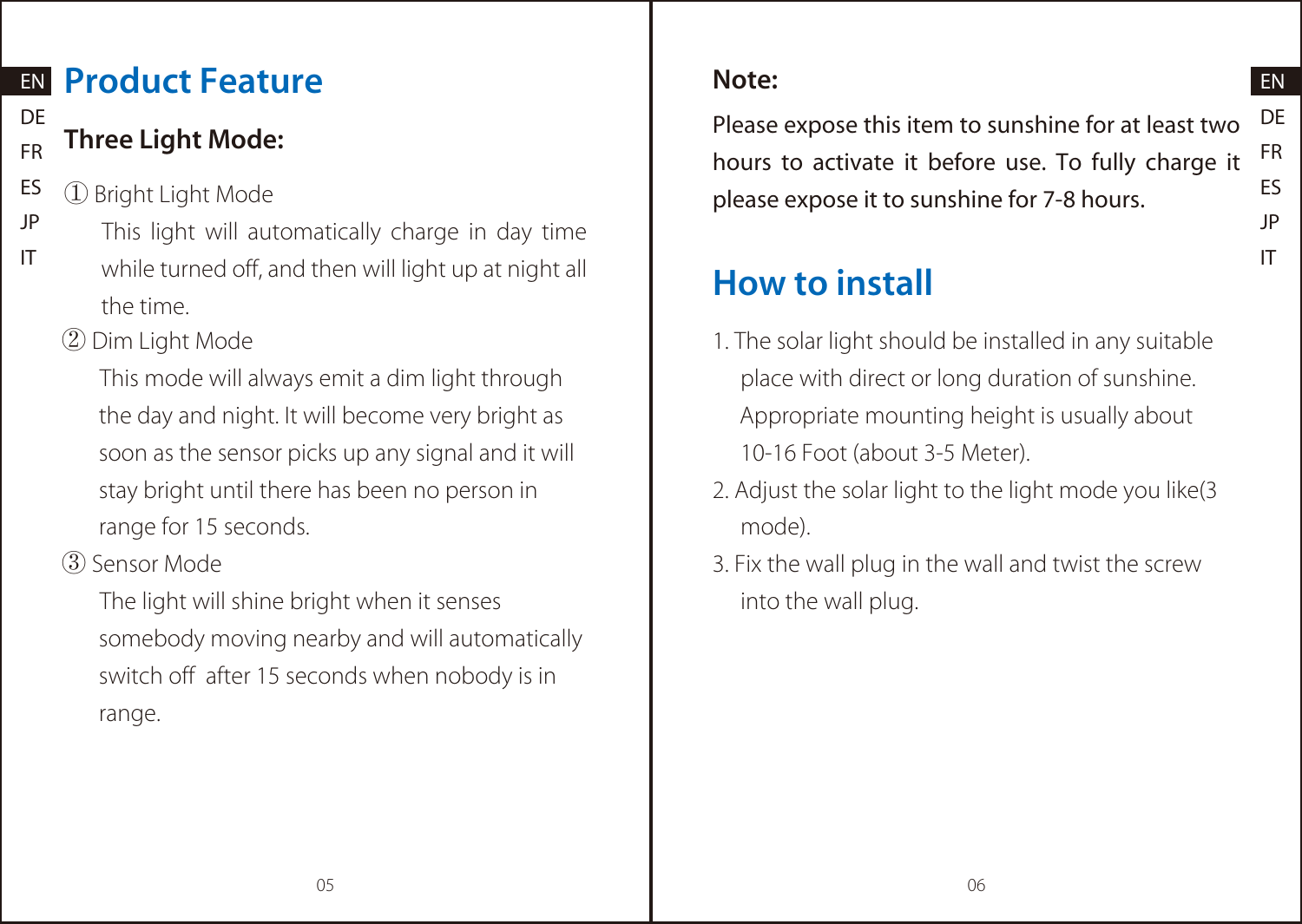EN DE FR ES JP IT

- **EN** 4. The lighting time and brightness of the light
- DE depends on sunshine duration and weather. So it's
- FR very important to decide a suitable place to install
- ES it.
- JP 5. Drainage Holes at the bottom will drain any water
- IT inside the light to guarantee the interior body will maintain its dry state.



# Cautions and Warnings

- 1. Damages caused by the disregard of this user manual are not subject to warranty. The dealer will not accept liability for any resulting defects or problems. Keep away from heaters and other heating sources!
- 2. In order to avoid shortening the life of the light, do not expose this appliance to soaked in water or moisture. Don't put it with household garbage or in a fire to avoid explosion. Do not drop to avoid damaging the lamp.
- 3. Please don't replace the battery by yourself.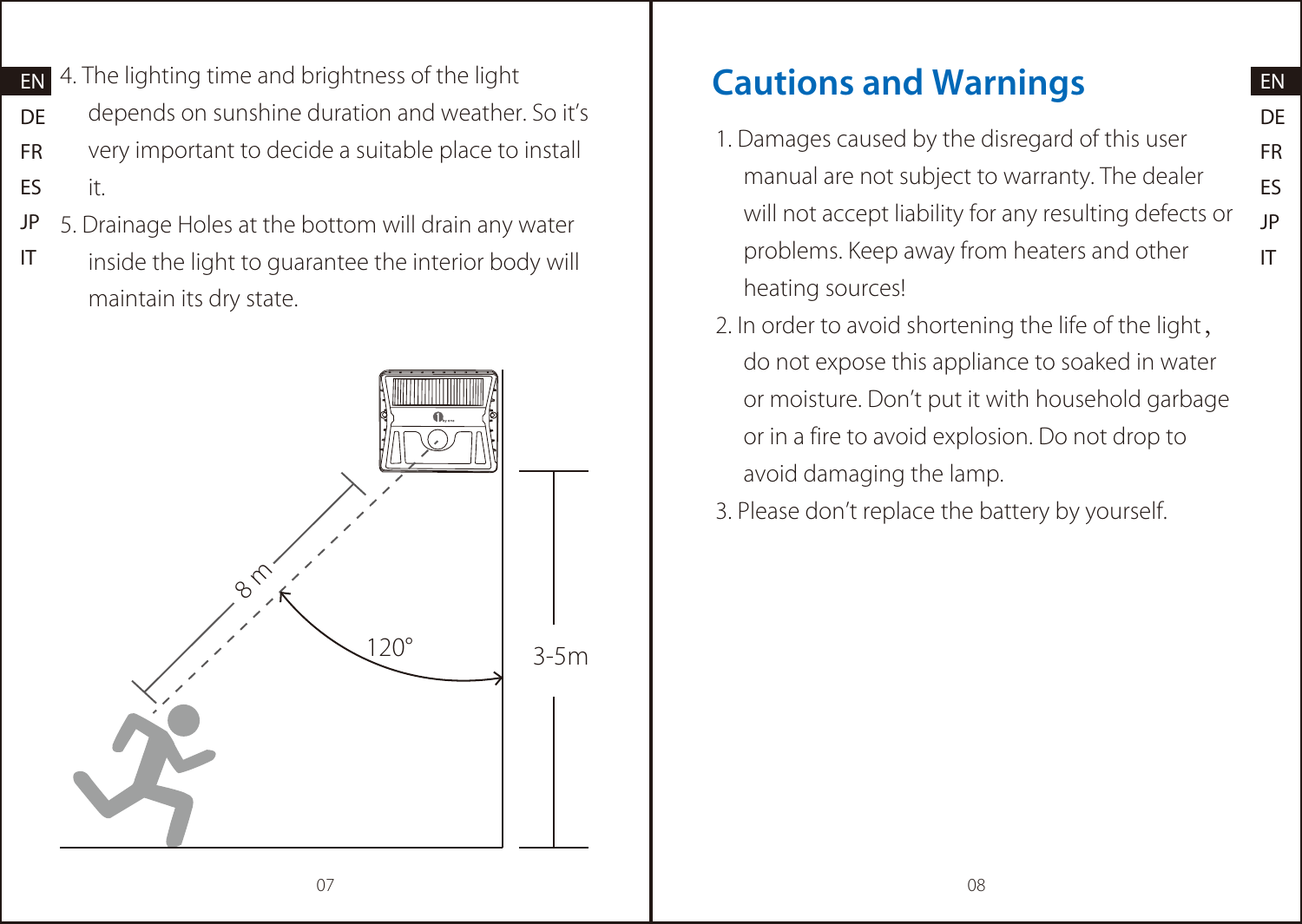- EN Diese verbesserte Version der Solar LED Leuchte **Diese Version der Accessories**
- DE kann durch das neue Solarfeld mehr Sonnenlicht in
- FR kürzerer Zeit in Energie umwandeln um die
- ES eingebaute Batterie aufzuladen. Dies lässt die Lampe
- JP auch bei niedriger Sonneneinstrahlung noch
- IT Stundenlang leuchten.

Sobald es dunkel ist oder sich jemand der Lampe im Dunkeln nähert (Abhängig von der Einstellung des Gerätes) aktivieren sich die LEDs um die Umgebung auszuleuchtem.

Die Lampe kommt mit 3 Einstellungsmöglichkeiten, ist Wasser und Hitzeresistent und kann mit nur wenigen Schrauben, Wandhalterungen und dem beigefügten Wandscharnier befestigt werden. Die LED Lampe sorgt für weitreichende Beleuchtun einer Außenanlage, Balkon, Fußweg, Garten und vielem mehr.

## Bilder:



2x Schauben



1x LED Solar Leuchte 2x Dubel

1x Handbuch

EN DE FR ES JP IT

# Der Lieferumpfang beinhaltet:

1 x LED Solar Leuchte 2 x Dubel 2 x Schauben 1 x Handbuch Garantiekarte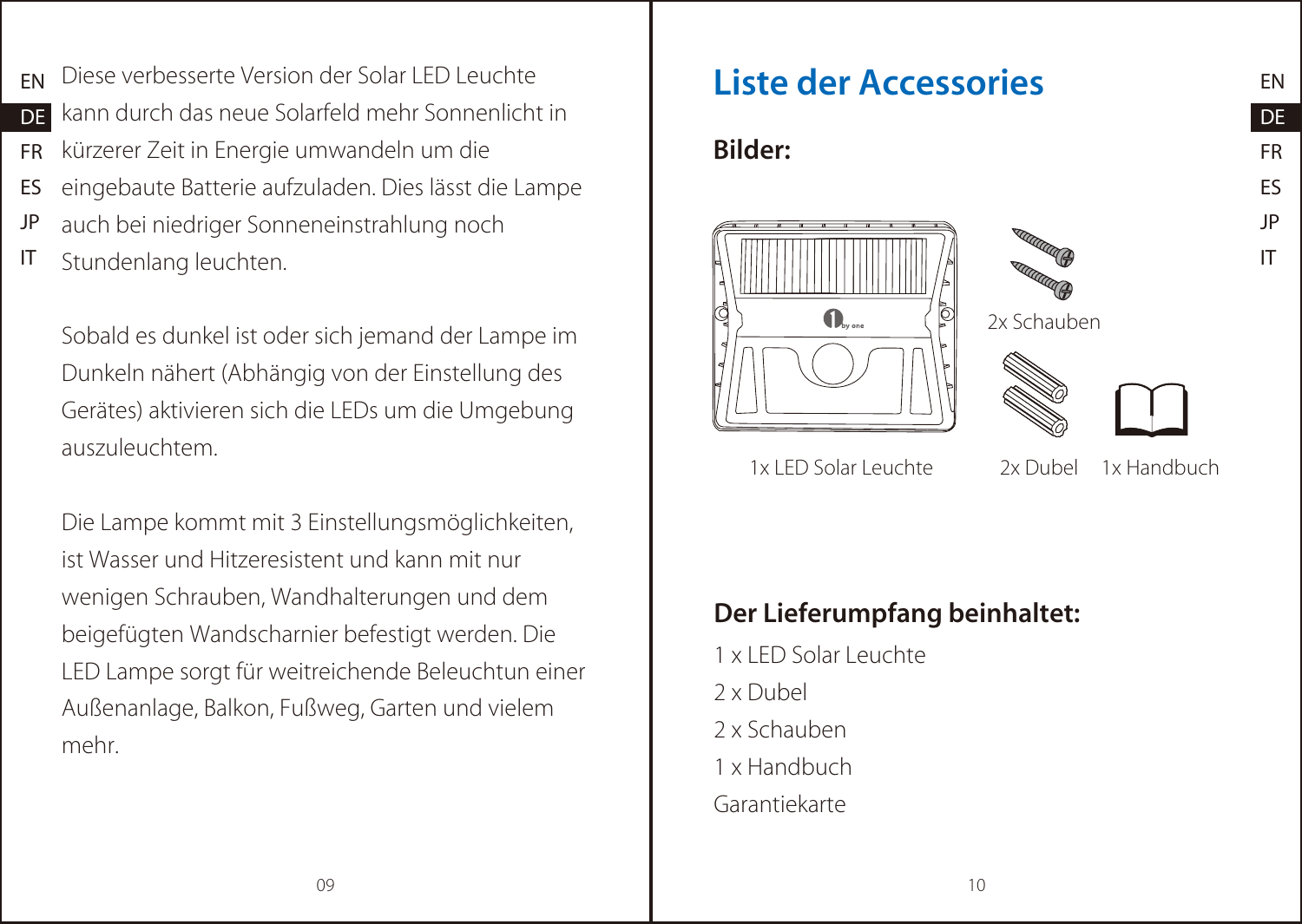## $_{\text{EN}}$  Spezifikationen:  $\hphantom{xx}$  Licht Modus:

- DE Solarkollektor: 5.5V 1.6W
- FR Ion Battery: 3.7V 1500mAh
- ES Anzahl LEDs: 8 Stück
- JP Energieleistung: 1.6W
- IT Lumen: 160ml Reichweite und Winkel: 120°, 8 Meter Leuchtdauer: 15s Installationshöhe, 3-5m Wetterfestigkeit: IP44

# A. Solarzelle A B. Bewegungssensor C. 8 LED's D: Wandhalterung D ¶3) (D<sub>w</sub>.,, (β†D E. Entwässerungsbohrung B C È È ठ  $\Omega$  $OFF $\bigcirc$   $\bigcirc$   $\bigcirc$   $\bigcirc$   $\bigcirc$$ (õ Licht Modus: F: Batterie 1 Starkes Licht 2 Gedimmtes Licht 3 Sensor Modus  $4$  Off = Aus

EN

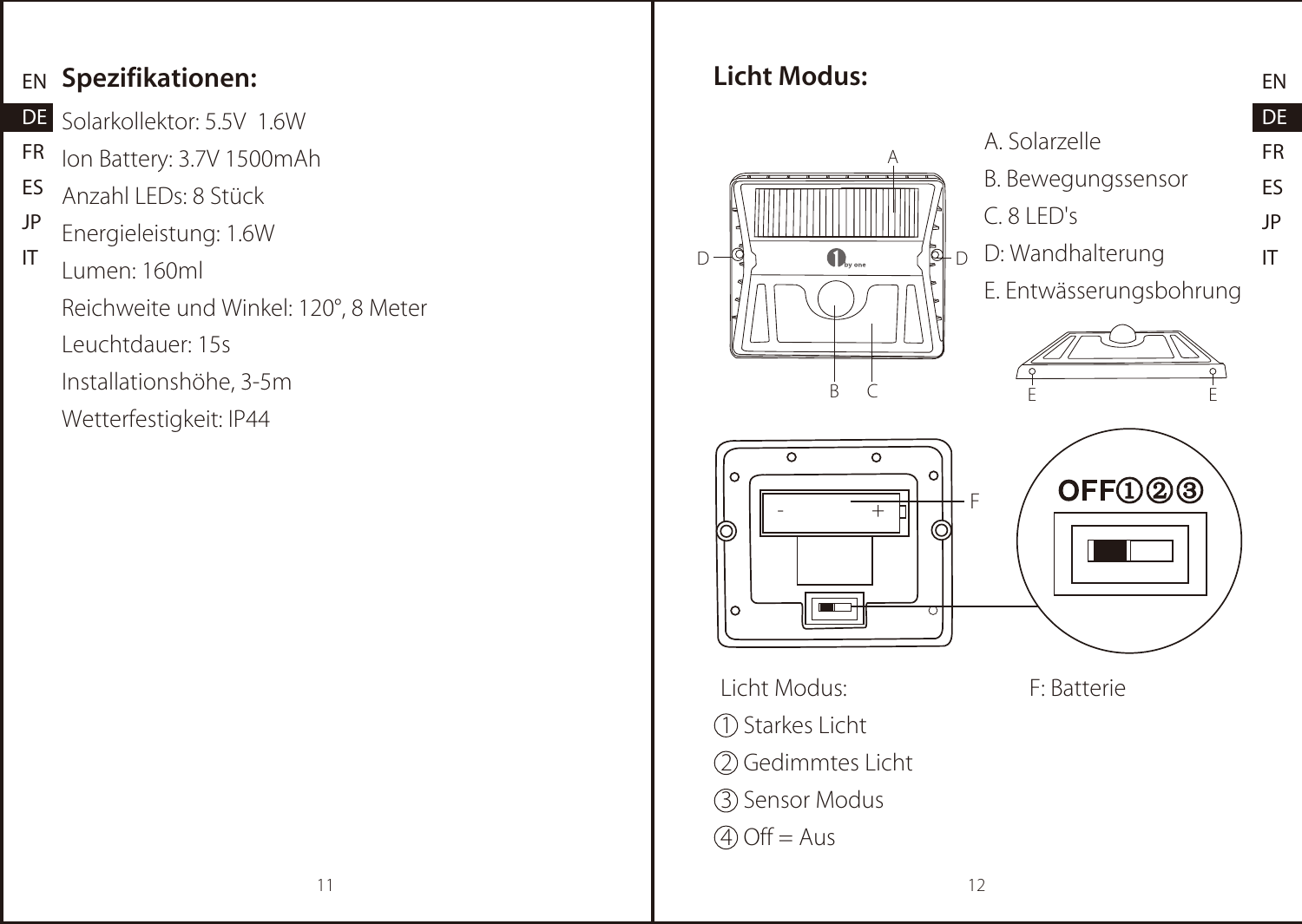### EN Produkt Features DE

# Die Beleuchtungsmodi:

ES JP ① 1.Starkes Licht

FR

IT

- Die LED Lampe läd sich Tagsüber auf und ist aus.
- Sobald es dunkel wird schaltet sie sich permanent ein.
- ② 2.Gedimmtes Licht

 Bei Tag und Nacht wird ein gedimmtes Licht von der Lampe gestrahlt. Es stellt automatisch ein starkes Licht ein sobald es eine Bewegung registriert und es stoppt nachdem 15 Sekunden keine Bewegung von dem Bewegungsmelder erkannt wurde.

③ 3.Sensor Modus

 Das Licht ist am Tag und in der Nacht aus. Sobald der Bewegungsmelder eine Bewegung feststellt, aktivieren sich die LEDs und stellen ein starkes Licht ein, bis 15 Sekunden lang keine Bewegung mehr vom Bewegungsmelder erkannt wurde.

# Note:

Sie können die Lampe frei in ihrem Garten oder Außengelände anbringen. Achten Sie darauf, dass der zu überwachende Bereich vollständig ausgeleuchtet werden kann. Bitte laden Sie dafür die LED Lampe einen Tag (8 Stunden) auf.

EN DE FR ES JP IT

# Die Solar LED Leuchte anbringen

- 1.Die Solar LED Leuchte sollte auf mindestens 2 Meter höhe angebracht werden. Wir empfehlen mindestens 3 Meter Abstand zum Boden.
- 2.Stellen Sie die Lampe auf den Licht Modus ein, den Sie nutzen wollen.
- 3.Befestigen Sie die Dübel und die Schrauben in der Wand. Nun können Sie das Gerät anhängen.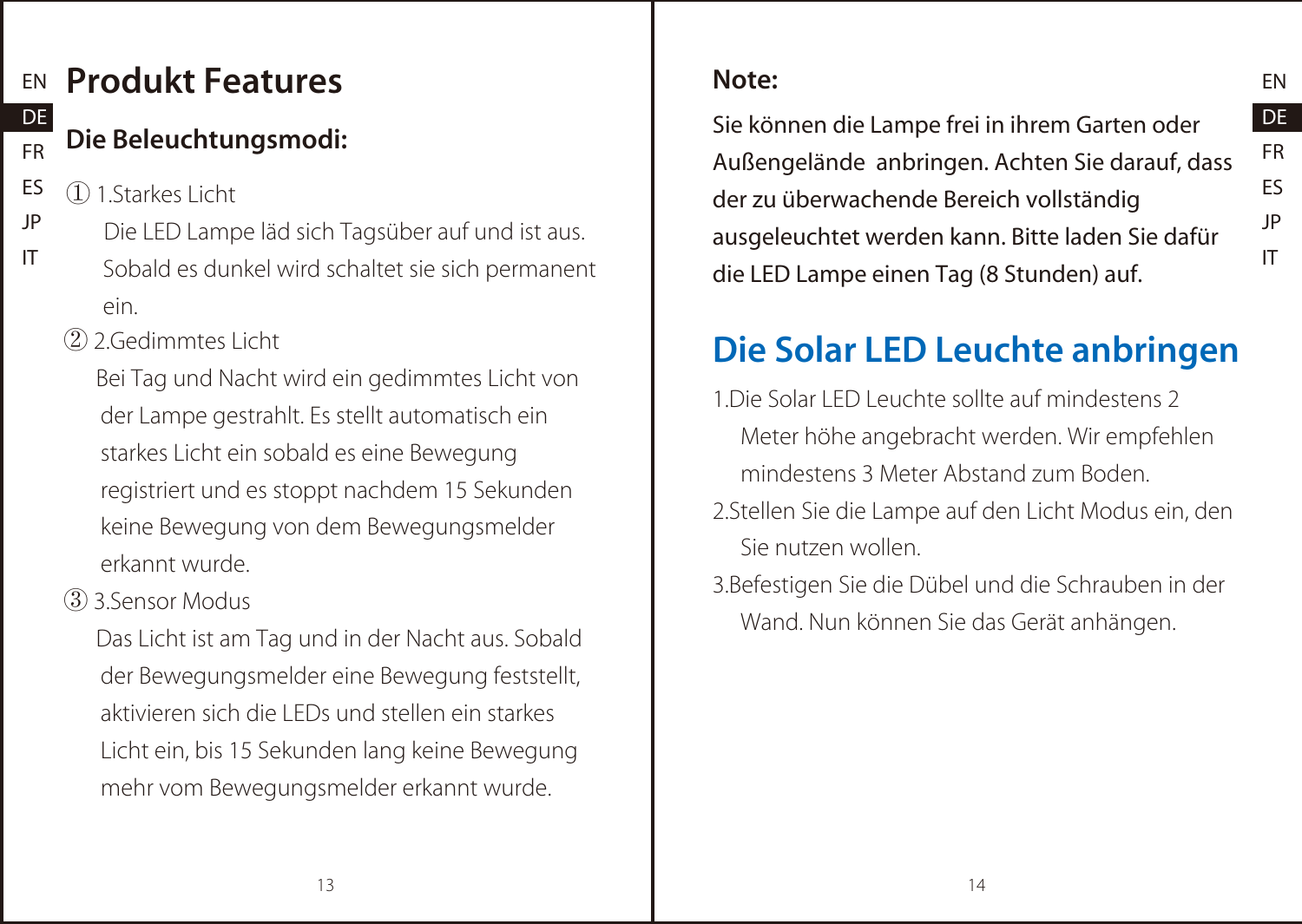- EN 4.Achten Sie darauf dass eine direkte Sonneneinstrah-
- DE lung auf die Solarzellen erfolgen muss, damit die
- FR Lampe sich komplett laden kann. Um so weniger
- ES Licht um so länger die Ladezeit.
- JP 5.Entwässerungsbohrungen an der Unterseite stellen
- IT sicher, dass das Gerät nicht voller Wasser läuft sondern vollständig Abfließen kann.



# Vorsichtsmaßnahmen und Warnungen

1. Um die Haltbarkeit der Solar LED Lampe nicht zu verringern, tauchen Sie das Gerät niemals ganz in Wasser oder andere Flüssigkeiten.

EN DE FR ES JP IT

- 2. Lassen Sie das Gerät nicht nahe einer Feuerquelle, die Batterie kann bei extremer Hitze explodieren.
- 3. Ersetzen Sie niemals die Batterie ohne professionel len Techniker.
- 4. Schaden, der dem Gerät durch den Kunden zugefügt wurde, ist von der Garantieleistung ausgeschlossen.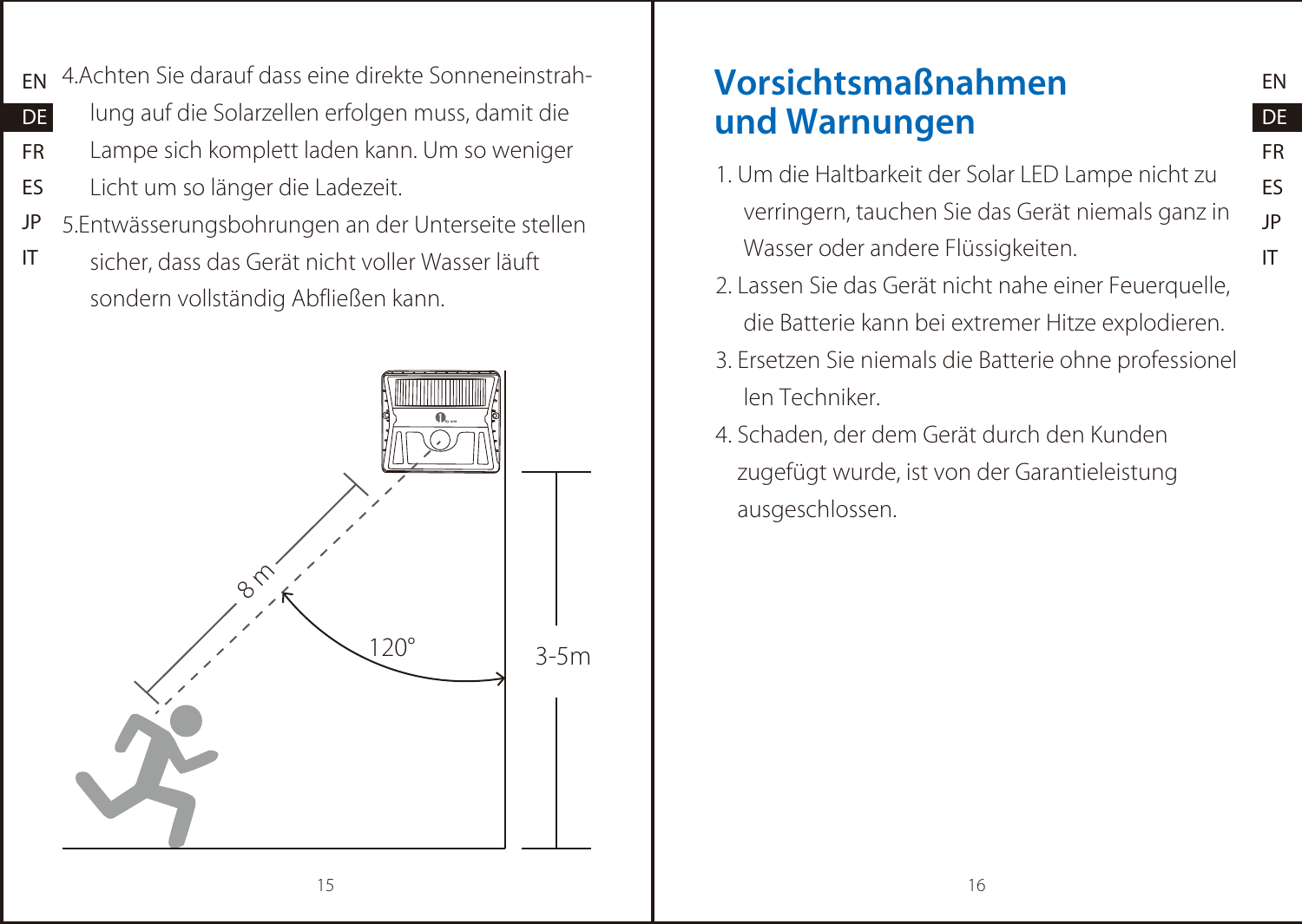- EN **DE** FR Ce panneau solaire une version améliorée en raison **Liste des accessoires** d'être en mesure de transformer la lumière du soleil en énergie reçue beaucoup plus rapide et plus fiable.
- ES Ce produit utilise l'énergie fournie par la lumière du
- JP soleil pour charger la batterie rechargeable intégrée
- IT et il est capable de générer et de stocker plus d'énergie acquise par le rayonnement solaire que nos versions antérieures.

Quand il est sombre ou détecte quelqu'un approche la nuit, le PIR (capteur infrarouge pyroélectrique) capteur activera et allume automatiquement les LED lumières qui illumineront la région. Cette énergie solaire Light Wall est livré avec trois modes. Cette lampe de capteur de mouvement de l'énergie solaire est imperméable à l'eau, résistant à la chaleur et durable.

Facile à installer avec notamment des vis et des chevilles. Il n'y a aucun fils inclus et aucun câblage à faire. Il peut être largement utilisé pour l'éclairage dans un espace extérieur, cour, balcon, mur, sentier, escalier, rue, jardin, mur de clôture, le paysage de la lampe, etc.

# Images pour Accessoires







EN DE FR ES JP IT

Corps de produit Prise murale

Manuel

# La lumière solaire est livré avec

1 x Corps de produit  $2 \times$  Vis 2 x Branchez mur 1 x Manuel d'instruction 1 x Carte de garantie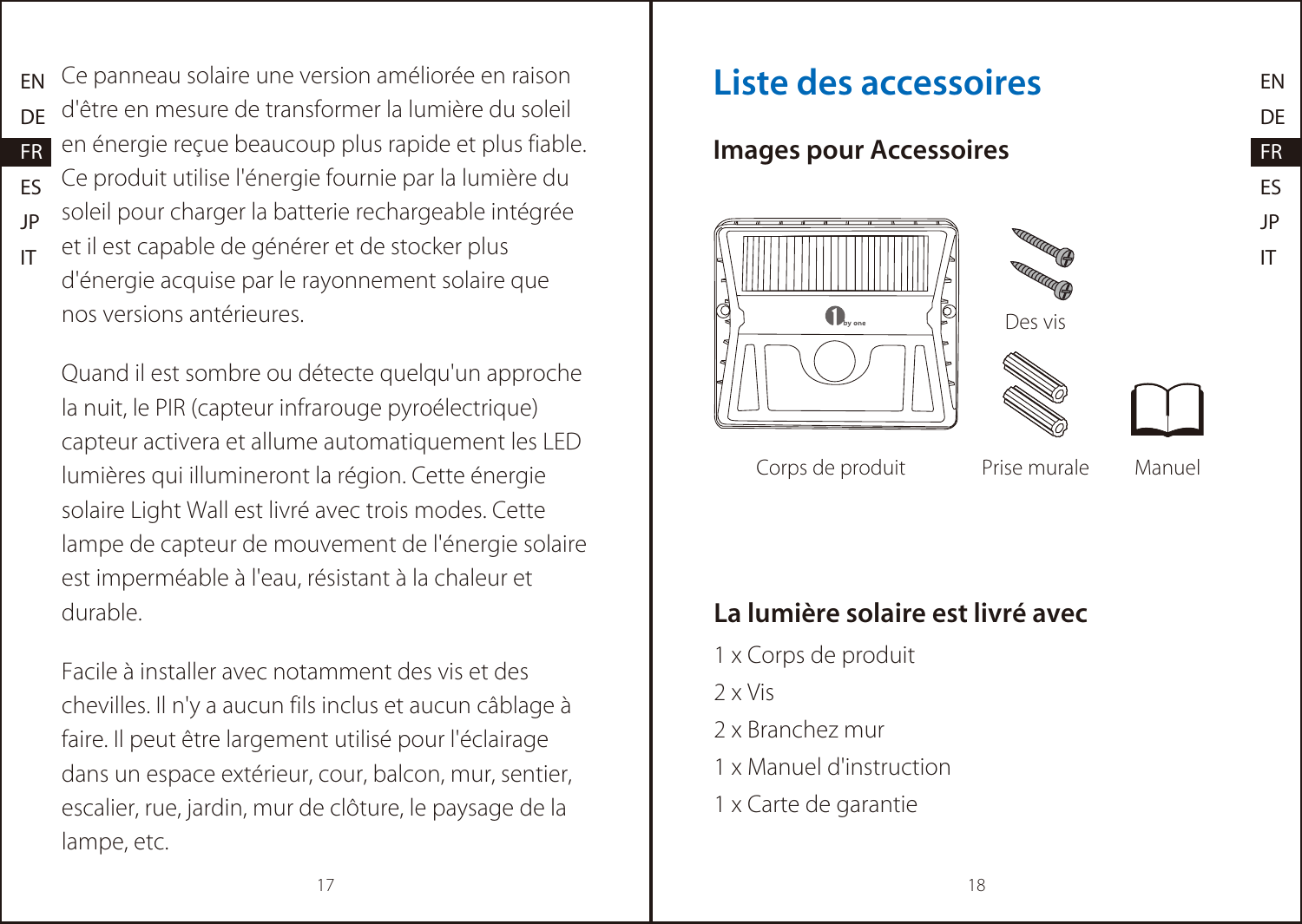## **EN Spécification**

- DE Panneau solaire: 5.5V 1.6W
- FR Ion: 3.7v 1500mah
- ES Quantité de LED: 8PCS
- JP Puissance: 1.6W
- IT Sortie Lumen: 160ml angle de mouvement et la distance: 120 °, 8m Durée d'éclairage: 15s Installation Hauteur: 3-5m Niveau imperméable: IP44

# Les noms des pièces



|                         | EN |
|-------------------------|----|
| A. Panneau solaire      | DE |
| B. Motion Sensor        | FR |
| C.81FD                  | F٢ |
| D. Trous de montage     | JP |
| F. Taxoo ala alaabaa aa |    |

E. Trous de drainage







Mode éclairage: 1 Mode éclairage haute 2 Dim mode Lumière

3 Mode capteur

OFF

F: Re-installé batterie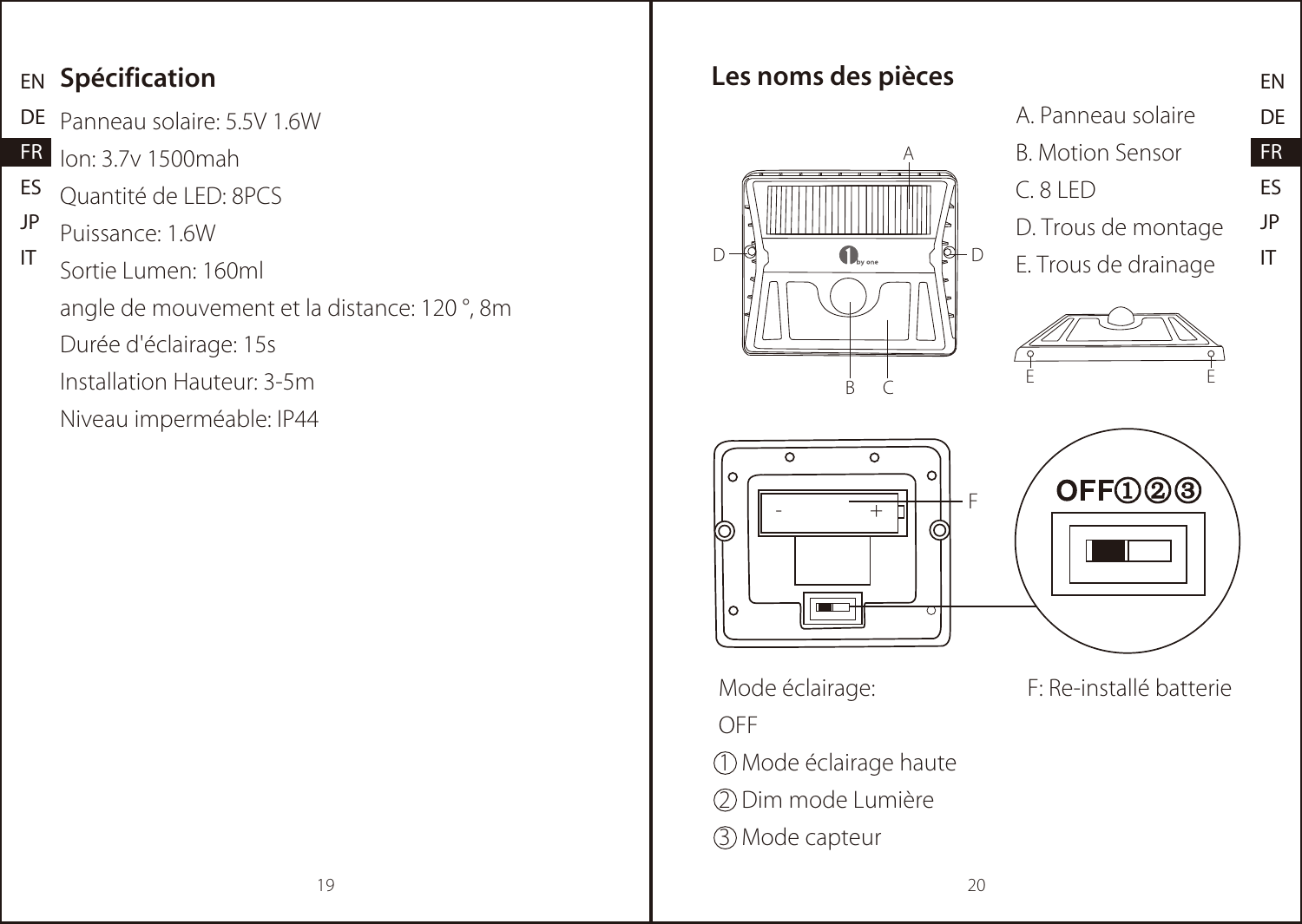### EN DE FR Caractéristique du produit Trois Lumière Mode:

- ES ① Mode de Bright Light
- JP IT Cette lumière se charge automatiquement dans la journée lorsqu'il est éteint, et ensuite allumer la nuit tout le temps.
	- ② Dim mode Lumière

 Ce mode sera toujours émettre une lumière tamisée à travers le jour et la nuit. Il deviendra très lumineux dès que le capteur capte tout le signal et il restera lumineux jusqu'à ce qu'il n'y a pas eu de personne varie pendant 15 secondes.

③ Mode capteur

 La lumière briller quand il sent que quelqu'un se déplaçant à proximité et se désactive automatiquement après 15 secondes lorsque personne ne se trouve dans la gamme.

# Note :

Cette lumière peut être librement installé dans votre jardin, près de l'escalier ou à tout autre endroit approprié avec un ensoleillement direct. S'il vous plaît charger complètement pour une journée complète de la lumière du soleil pendant environ 7-8 heures.

EN DE FR ES JP IT

# Comment installer

- 1.La lumière solaire doit être installé dans un endroit approprié avec la durée directe ou longue de soleil. hauteur de montage appropriée est habituellement d'environ 10-16 pieds (environ 3-5 mètres).
- 2.Ajustez la lumière solaire pour le mode lumière que vous aimez (mode 3).
- 3.Fixer la prise murale dans le mur et tourner la vis dans la prise murale.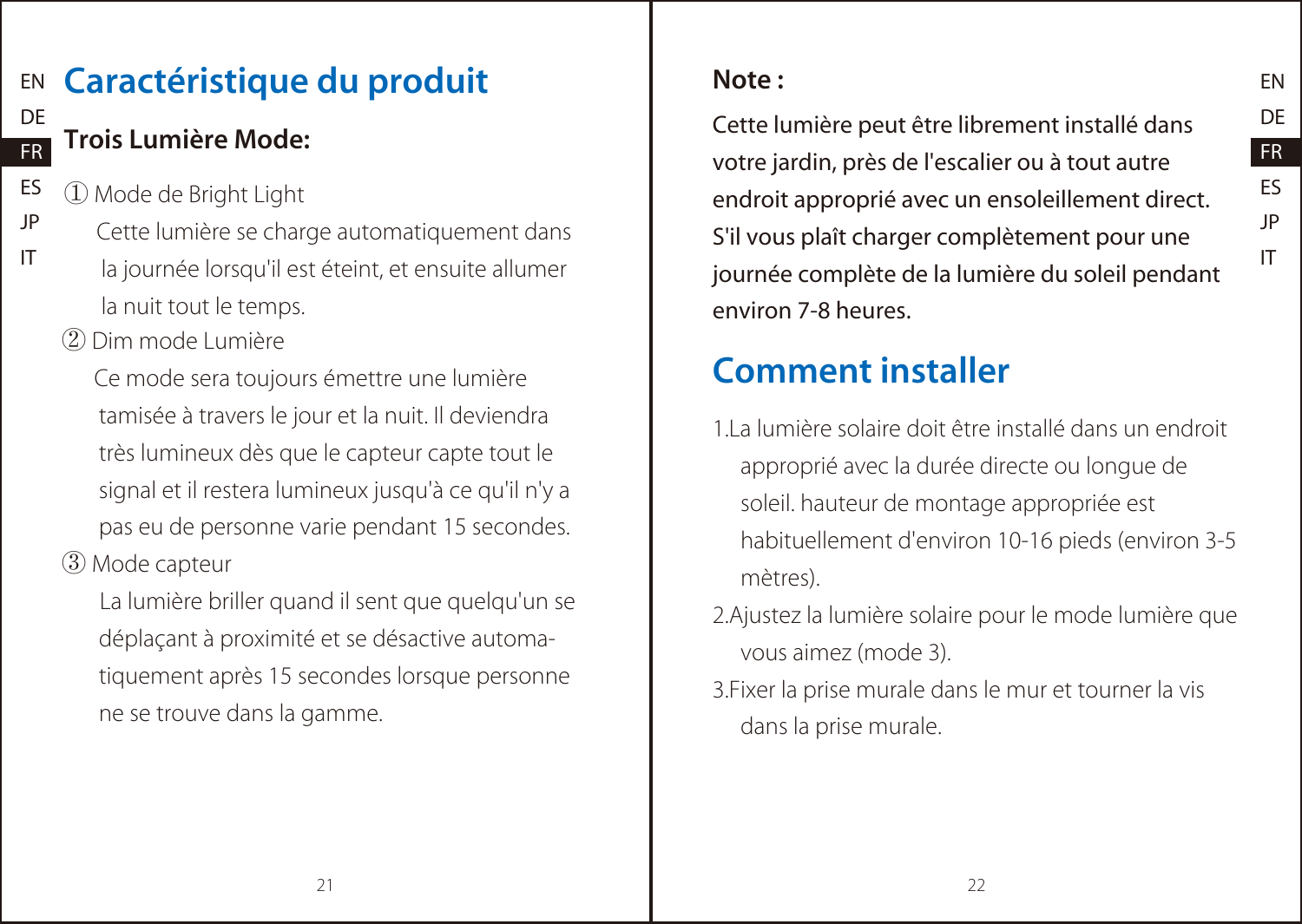EN DE FR ES JP IT

- EN 4.Le temps d'éclairage et la luminosité de la lumière
- DE dépend de la durée d'ensoleillement et la météo. Il
- FR est donc très important de décider d'un endroit
- ES approprié pour l'installer.
- JP 5.Les trous de drainage au fond se videra de l'eau à
- IT l'intérieur de la lumière pour garantir le corps intérieur maintiendra son état sec.



# Précautions et avertissements

- 1. Les dommages causés par le non-respect de ce mode d'emploi ne sont pas sous réserve de garantie. Le concessionnaire ne sera pas tenu pour responsable des défauts ou problèmes résultant. Tenir à l'écart des radiateurs et autres sources de chauffage!
- 2. Afin d'éviter de raccourcir la durée de vie de la lumière, ne pas exposer

 cet appareil à tremper dans de l'eau ou de l'humidité. Ne pas le mettre avec les ordures ménagères ou dans un feu pour éviter une explosion. Ne pas laisser tomber à éviter d'endommager la lampe.

3. S'il vous plaît ne pas remplacer la batterie par vous-même.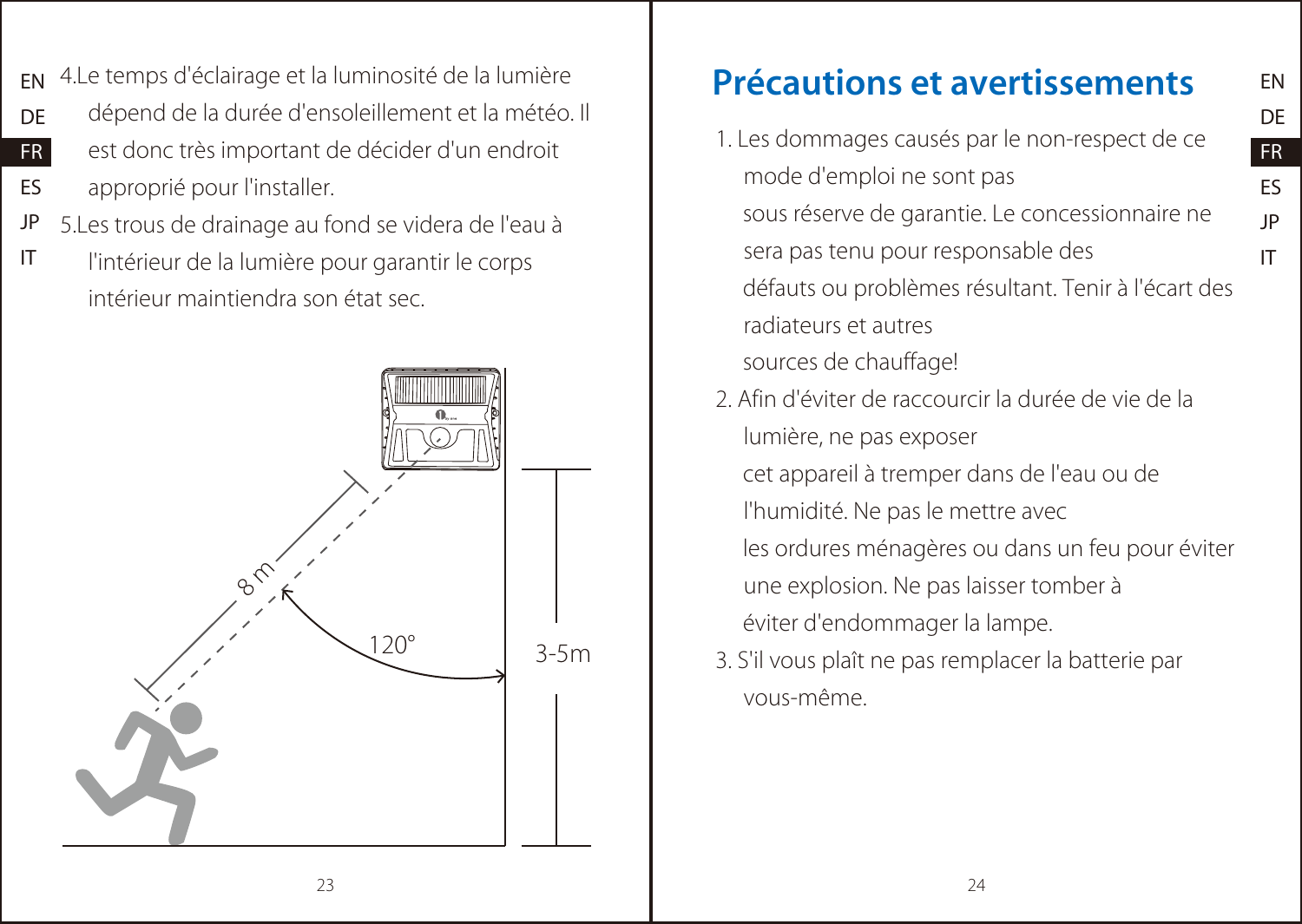- EN DE FR ES JP Este panel solar tiene capaz de transformar la luz **Esta de accesorios** solar recibida a la energía mucho más rápido y más fiable.La energía es proporcionada por la luz del sol para cargar la batería recargable preinstalada. Y este producto puede almacenar más energía que los
- IT versiones anteriores.

Cuando está oscuro o se detecta que alguien está en la noche, el sensor PIR (sensor de infrarrojos piroeléctrico) se activa y se enciende automáticamente. Esta luz solar de pared viene con tres modos. El sensor de movimiento es resistente al agua, al calor y durable.

ES fácil de instalar con los tornillos y tacos plásticos. No se necesita cables. Puede utilizarlo al aire libre, patio, balcón, pared, camino, escaleras, calle, jardín, cerca de la pared, la lámpara del paisaje, etc.

## Fotos de Accesorios







EN DE FR ES JP IT

Cuerpo del producto Tacos plásticos

Manual de instrucciones

# El contenido de la luz solar

1x Cuerpo del producto 2 x Tornillos 2 x Tacos plásticos 1x Manual de instrucciones 1 x Tarjeta de garantía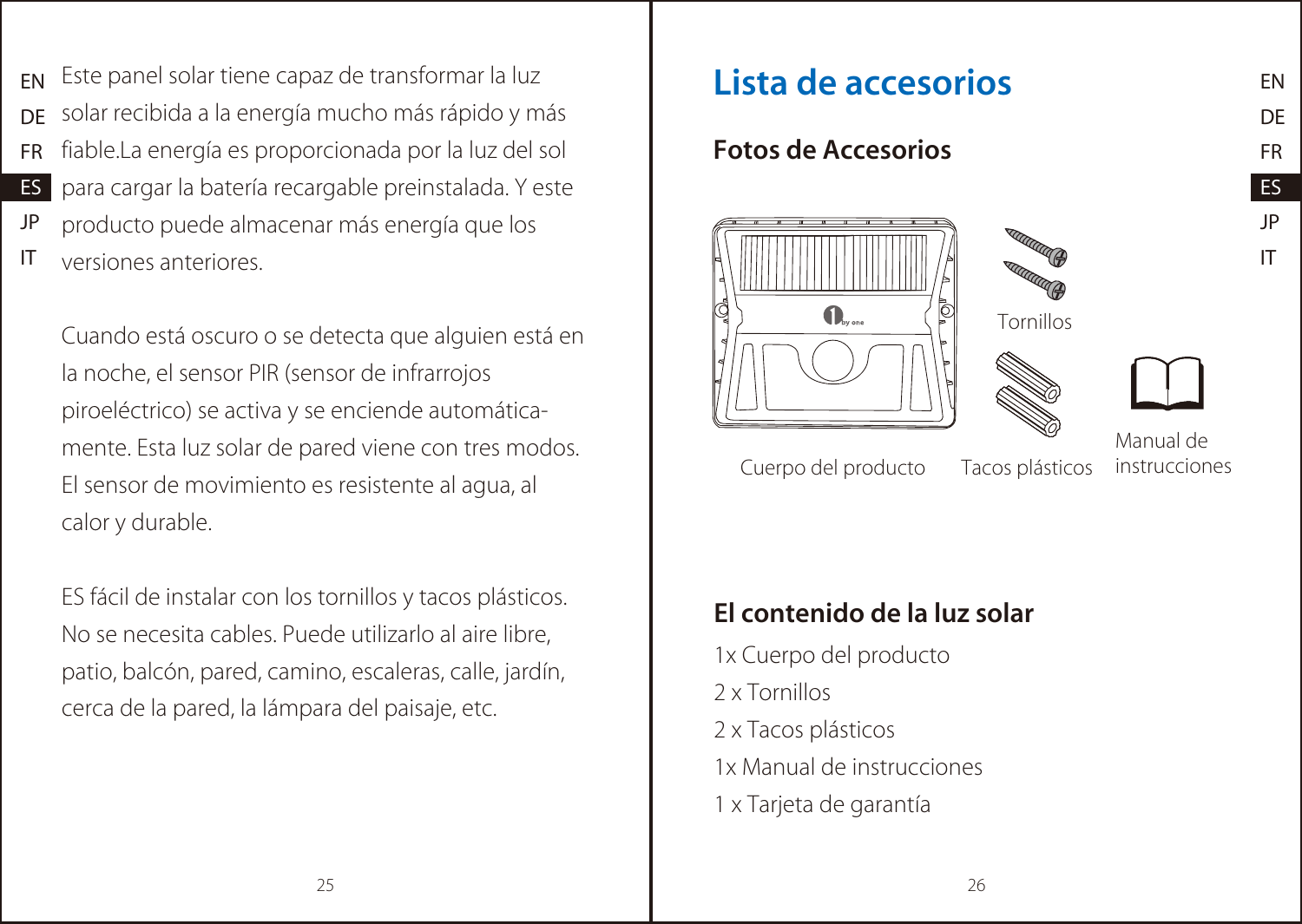# EN Especificación

- DE El panel solar: 1.6W 5.5V
- FR Pila de litio: 1500mAh 3.7v
- ES Cantidad del LED: 8PCS
- JP Potencia nominal: 1.6W
- IT Flujo luminoso: 160 ml El ángulo y distancia: 120 °, 8m Duración de la iluminación: 15s Altura de la instalación: 3-5m Nivel impermeable: IP44



EN DE FR ES JP IT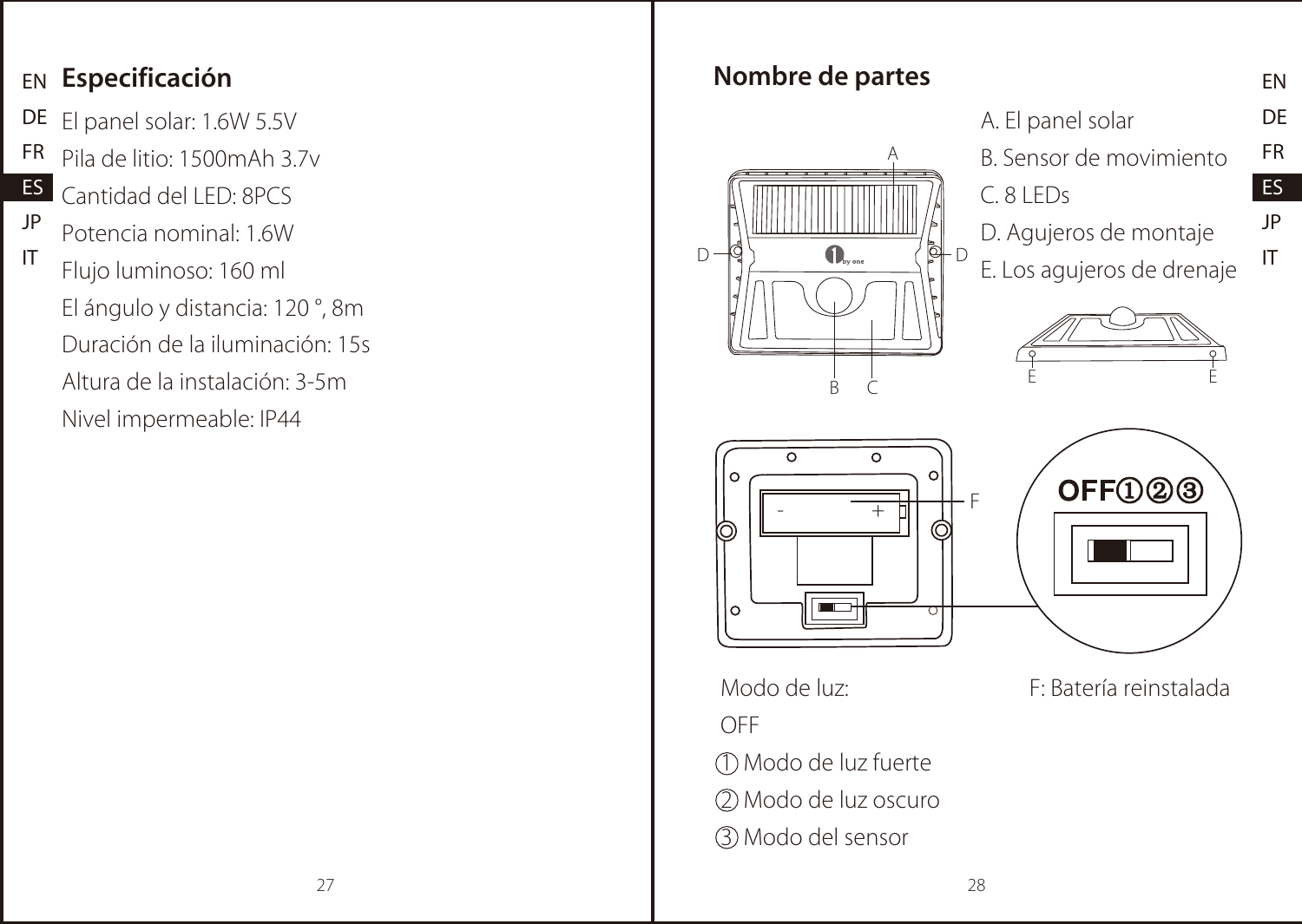### EN DE Caracteristica de producto

# Tres modos de luz:

FR

JP IT

- ES ① El modo de luz fuerte
	- Esta luz se cargará automáticamente en tiempo del día mientras estaba apagado, y luego se iluminará por la noche todo el tiempo.
	- ② Modo de luz oscuro

 Este modo siempre emitirá una luz oscuro todo el día.Y el sensor capta alguna señal y se mantendrá brillante hasta que haya habido alguna persona en el rango dentro de 15 segundos.

③ Modo de sensor

 La luz brillará cuando detecta que alguien se mueve cerca y se apagará automáticamente después de 15 segundos cuando no hay nadie en el rango.

# Nota:

Esta luz puede instalar libremente en su jardín, cerca de las escaleras o cualquier lugar adecuado con luz solar directa. Por favor, se la carga completa aproximadamente 7-8 horas.

# Cómo instalar

- 1. La luz solar debe instalar en cualquier lugar adecuado con solar directa. La altura de montaje adecuada es10-16 pies (aproximado 3-5 metros).
- 2. Ajustar el modo de la luz solar. (3 modos).
- 3. Fijar los tacos plástico en la pared y girar el tornillo.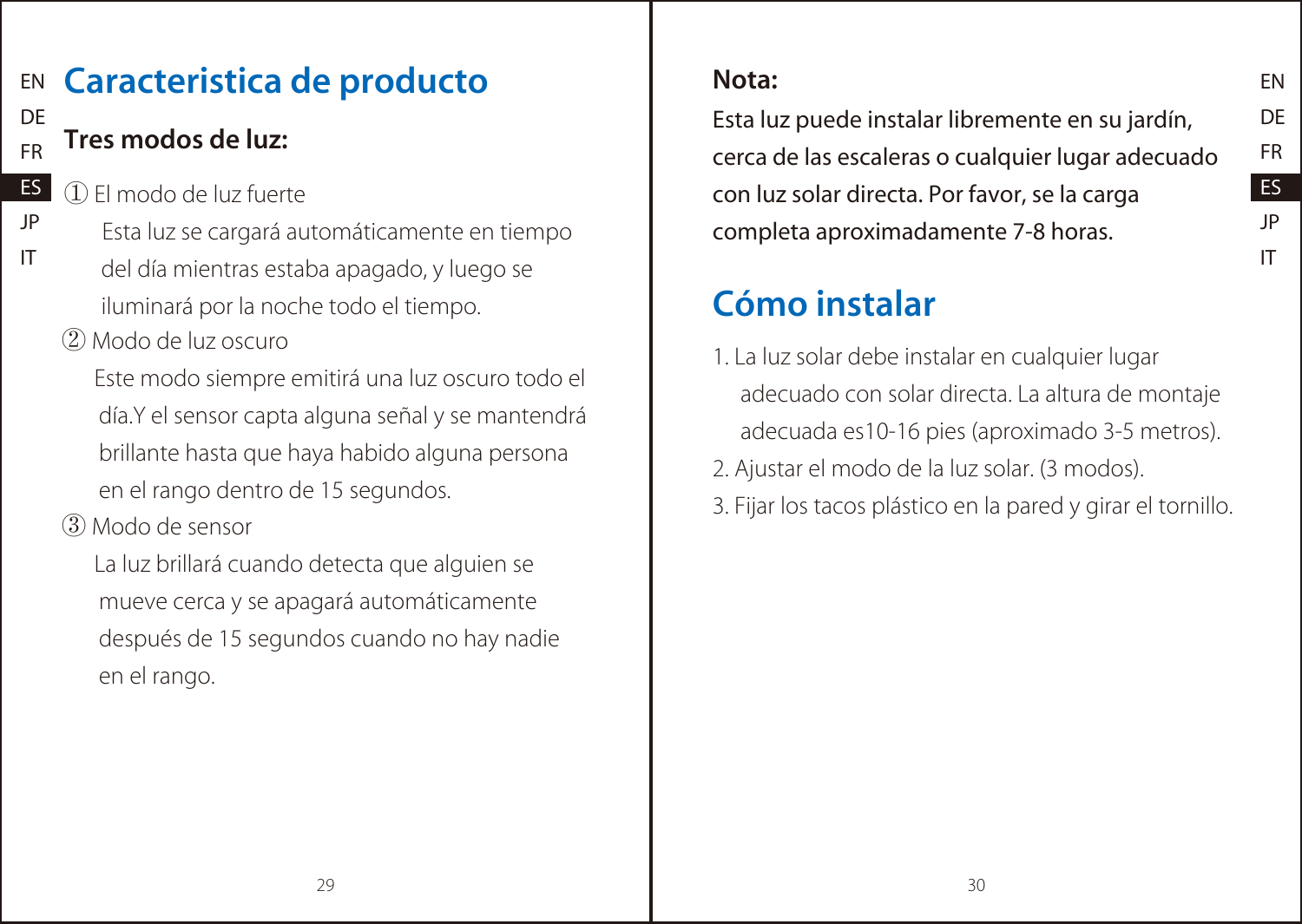EN DE FR ES JP IT

- EN 4. El tiempo de iluminación y el brillo de la luz
- DE depende de la sol y el clima. Así es importante
- FR colocarlo en un lugar adecuado.
- ES JP 5. Los agujeros de drenaje de la parte inferior puede mantener cuerpo seco.
- IT



# Precauciones y advertencias

- 1. Si el usuario no lo opera según los manuales.Nosotros no tenemos la responsabilidad de cualquier defecto o problema. Lo mantiene alejado de los calentadores y otros fuentes de calor.
- 2. No exponga este aparato al lugar de la humedad para evitar reducir la vida de la luz. Además no lo tire en la basura doméstica o en un fuego para evitar explosiones. No deje caerlo.
- 3. Por favor, no cambie la batería por sí mismo.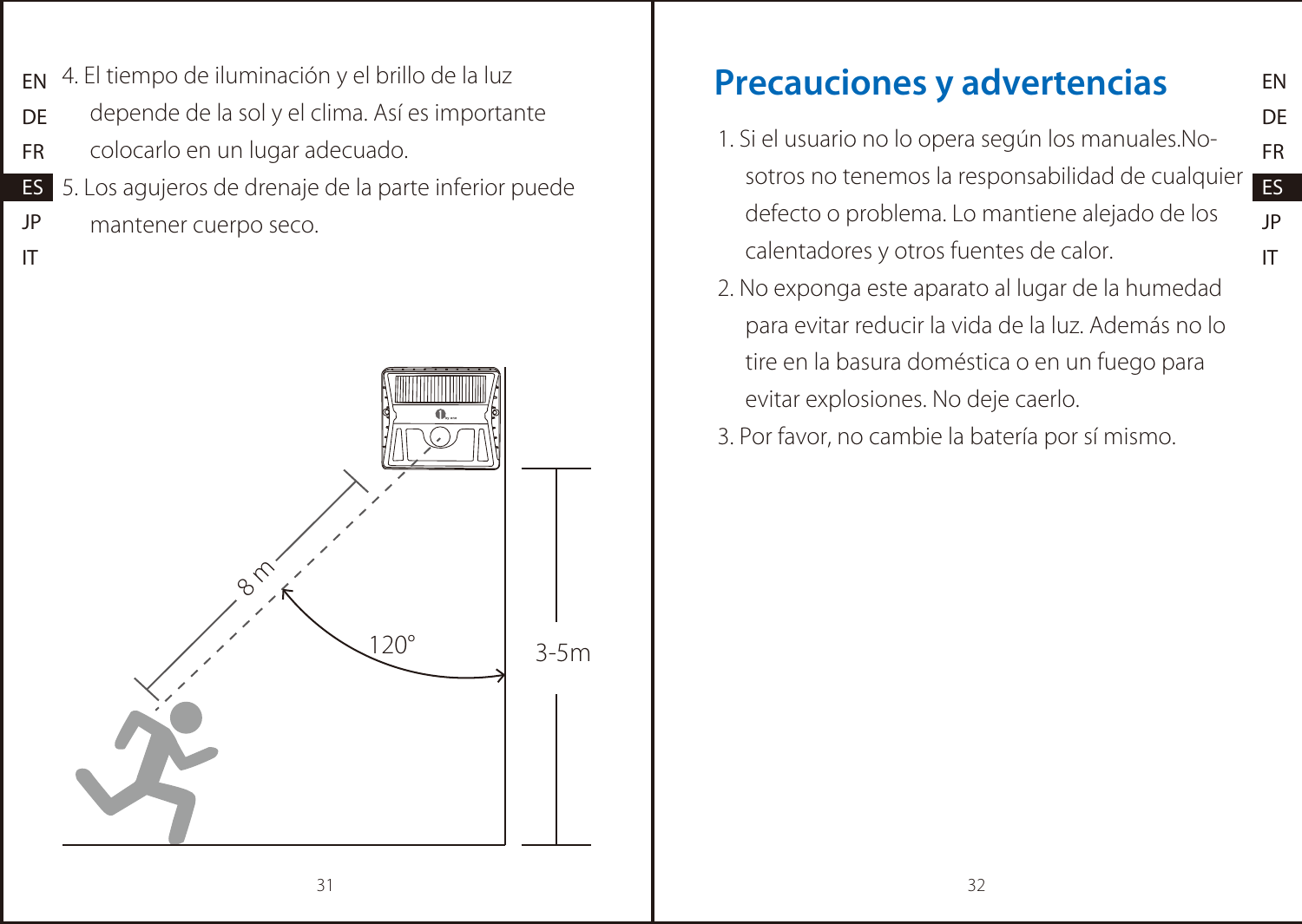- EN Il pannello solare e' in grado di trasformare la luce **Il contenuto della Confezione**
- DE solare in energia in maniera veloce e affidabile.
- FR Questo prodotto utilizza l'energia fornita dalla luce
- ES del sole per caricare la batteria ricaricabile interna ed
- IT è in grado di generare e immagazzinare energia acquisita dalle radiazioni solari.

Quando è buio o quando qualcuno si avvicina al faretto, il sensore PIR si attiva automaticamente e accende le luci a LED. Questo Faretto Solare lavora in tre modalità. Il Faretto è impermeabile, a prova di calore e durevole.

Facile da installare con viti e tasselli. Non necessita fili o cablaggio. Può essere usato per l'illuminazione in un'area all'aperto, cortile, balcone, parete, percorso, scale, strada, giardino, muro di recinzione, paesaggio, ecc.

### Immagini degli accessori







Faretto Tasselli

Manuale

# Contenuto della confezione

- 1 x Faretto
- 2 x Viti
- 2 x Tasselli
- 1 x Manuale di Istruzioni
- 1 x Garanzia

IT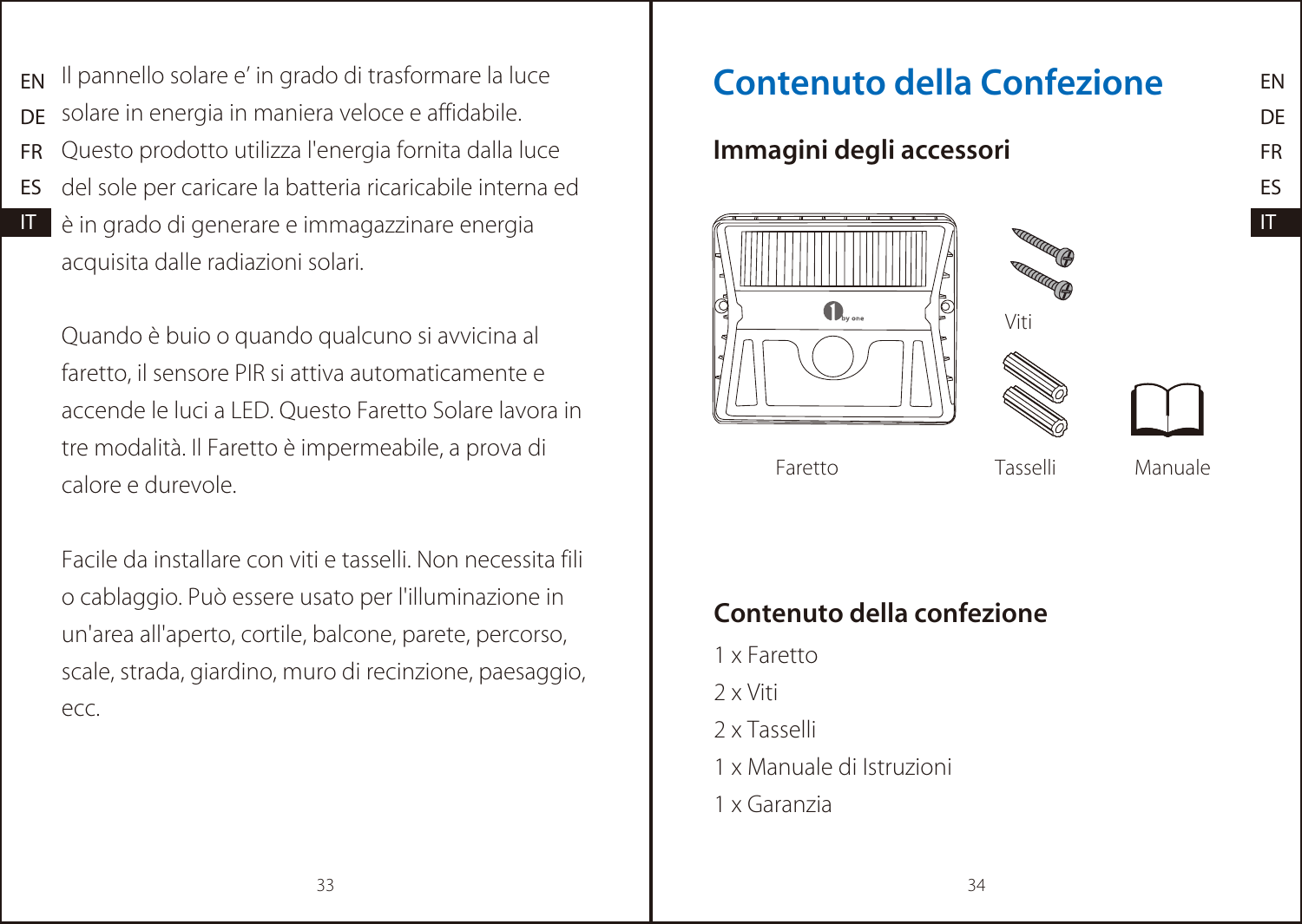## EN Specifiche

- DE Pannello Solare: 5.5V 1.6W
- FR Batteria Ion: 3.7v 1500mah
- ES IT LED: 8PCS
	- Potenza: 1.6W Lumen Output: 160ml Angolo di ricezione e distanza:120° , 8m Tempo di illuminazione: 15s Altezza consigliata di installazione: 3-5m Waterproof Level: IP44

# Nomi delle parti A



| A. Pannello Solare | DE           |
|--------------------|--------------|
| <b>B.</b> Sensore  | FR           |
| C. I FD            | Fς           |
| D. Fori            | $\mathsf{I}$ |

EN

E: Canali di Scolo





Selettore: 1 Modalita' Notte 2 Modalità Fioca 3 Funzionamento con sensore 4 On Off

F: Batteria reinstallata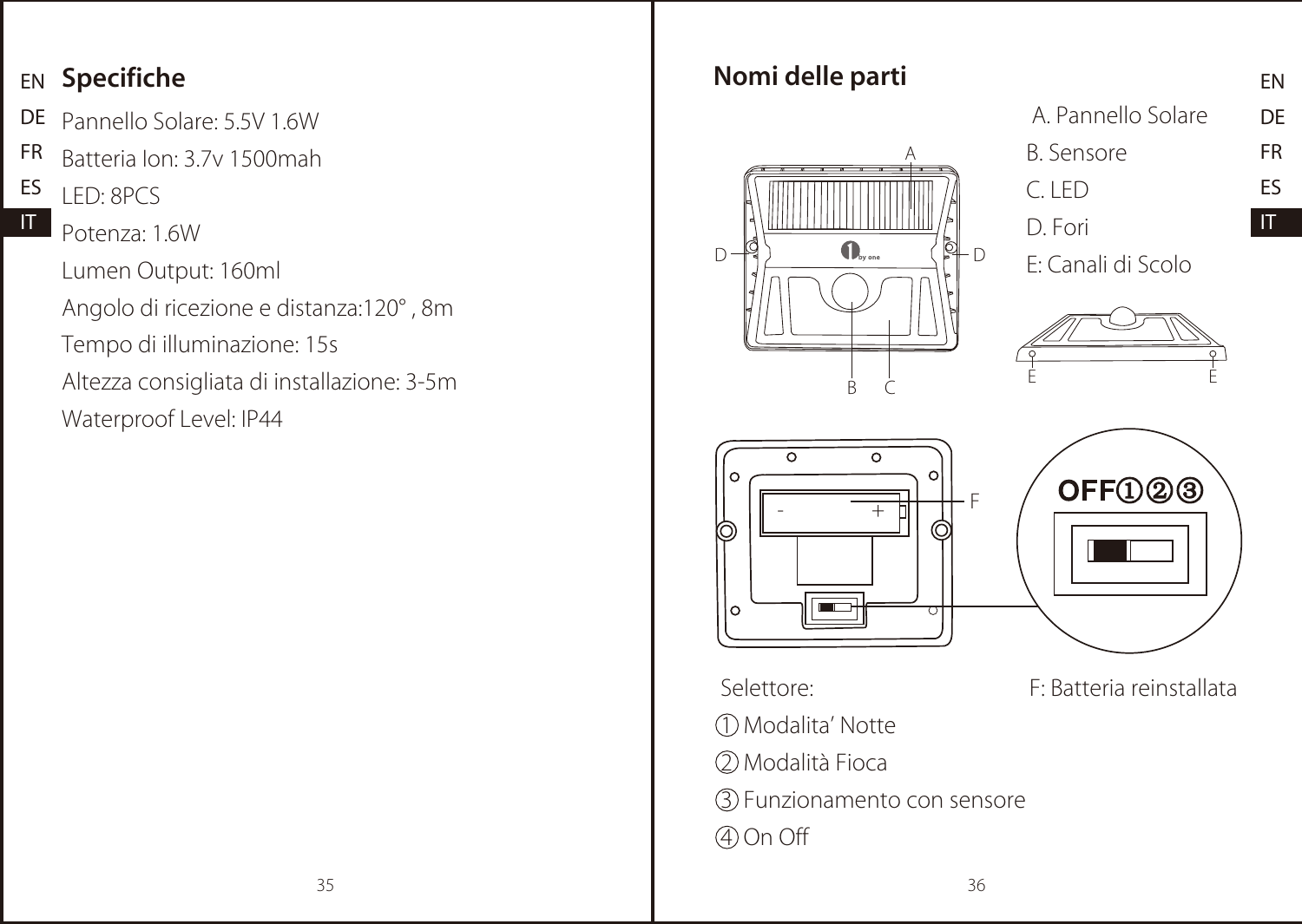### EN DE Caratteristiche del Faretto

# 3 Modalita' di Funzionamento

ES ① Modalita' Notte

FR

IT

 Il Faretto si ricarica durante il giorno mentre è spento e resta accesso tutta la notte.

# ② Modalita' Fioca

 Il faretto emette una luca fioca 24h che diventa forte quando il sensore rileva un movimento nel raggio di azione. La luce fioca torna dopo 15 secondi se non c'e' nessuno nel range di azione.

③ Modalita' sensore

 Il faretto si attiva con luce forte quando rileva un movimento e si spegne dopo 15 secondi automaticamente se nessuno e' nel range di azione.

# Nota:

Questa luce può essere installata liberamente nel vostro giardino, vicino alle scale o alle qualsiasi posto adatto con luce diretta del sole. Si consiglia di farlo ricaricare completamente per un giorno completo di luce solare per circa 7-8 ore.

EN DE FR ES IT

# Istruzioni di Installazione

- 1. Il faretto deve essere installato in qualsiasi luogo adatto con diretta esposizione a sole. L'altezza di montaggio consigliata e' di 2 metri.
- 2. Regolare la luce secondo una delle 3 modalità.
- 3. Fissare i tasselli e avvitare le viti.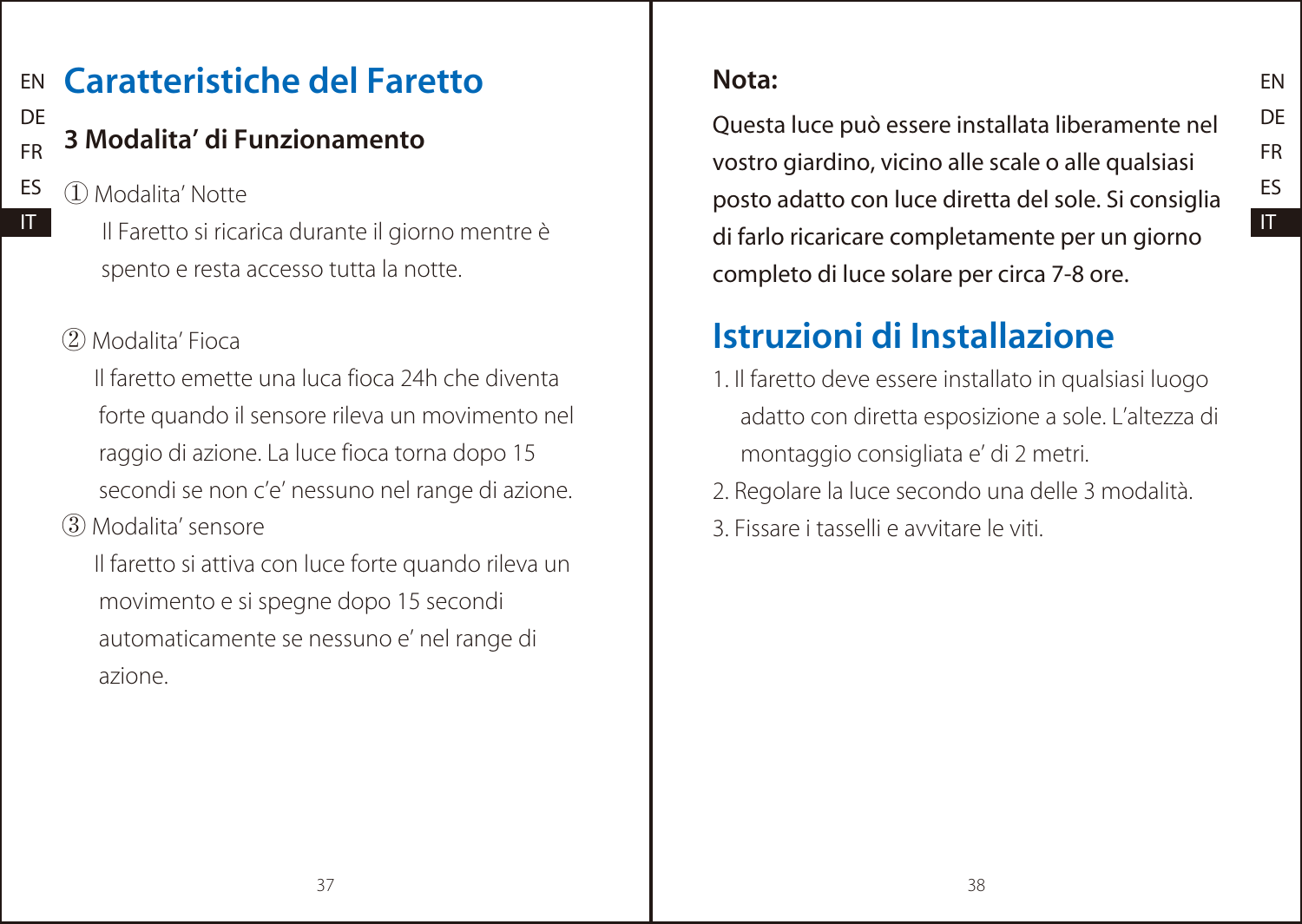- EN 4. il tempo di illuminazione e la luminosità della luce
- DE dipende dalla durata e dall'intensita' del sole.
- FR 5. Mediante i fori di drennagio posti nella parte
- ES inferiore si scaricherà tutta l'acqua piovana.

IT



# Avvertenze e Precauzioni

- 1. Tenere lontano da caloriferi e altre fonti di eccessivo calore!
- 2. Non immergere in acqua. Non
- 3. Per la sostituzione della batteria rivolgersi a personale esperto.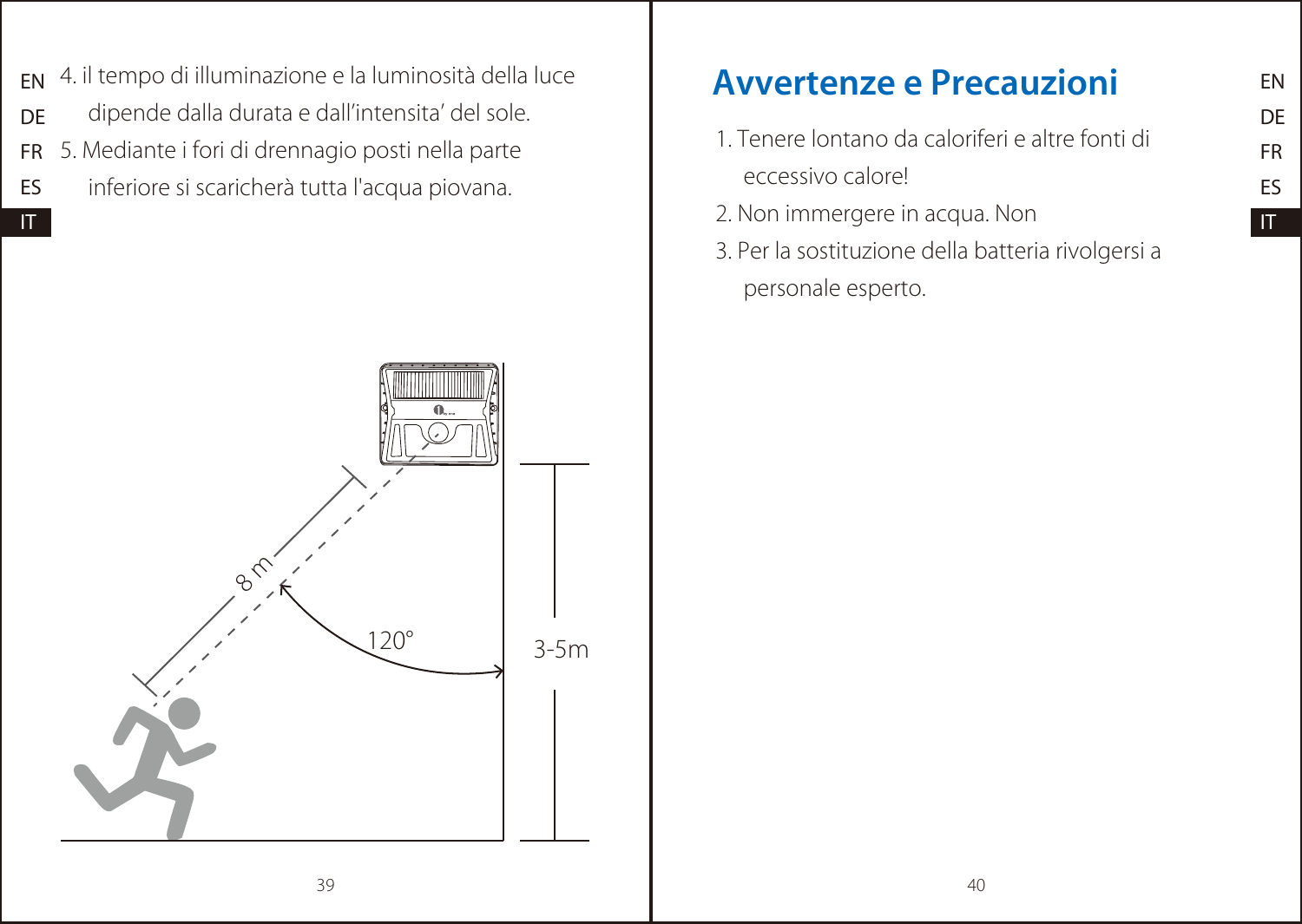EN DE もっとしっかり太陽光受信ができる。本製品は、太陽放射 FR ES 当太陽光パネルのアップグレード版は、もっと早く、 イント イント イントリスト 線を利用し、太陽光エネルギーから電池を提供することに よって、より多くのエネルギーを得ることができる。

IT

JP ンサー)センサーは自動的に起動し、LEDランプを照らす 暗い夜に人が感知する時、赤外線(PIR=焦電気装置セ 。ソーラーランプは、3種類のモードがあり、防水、耐熱 と耐久性がある。

取り付けが簡単で、電線がなく、配線もいらない。屋 外、庭、ベランダ、壁、階段、花園、塀、景観などの照明 ができる。

### 付属品





製品本体 壁プラグ

取扱説明書

EN DE FR ES IT JP

- ソーラーセンサーライト
- 1 x 製品本体
- 2 x ネジ
- 2 x 壁プラグ
- 1 x 取扱説明書
- 1x 保証書

41 42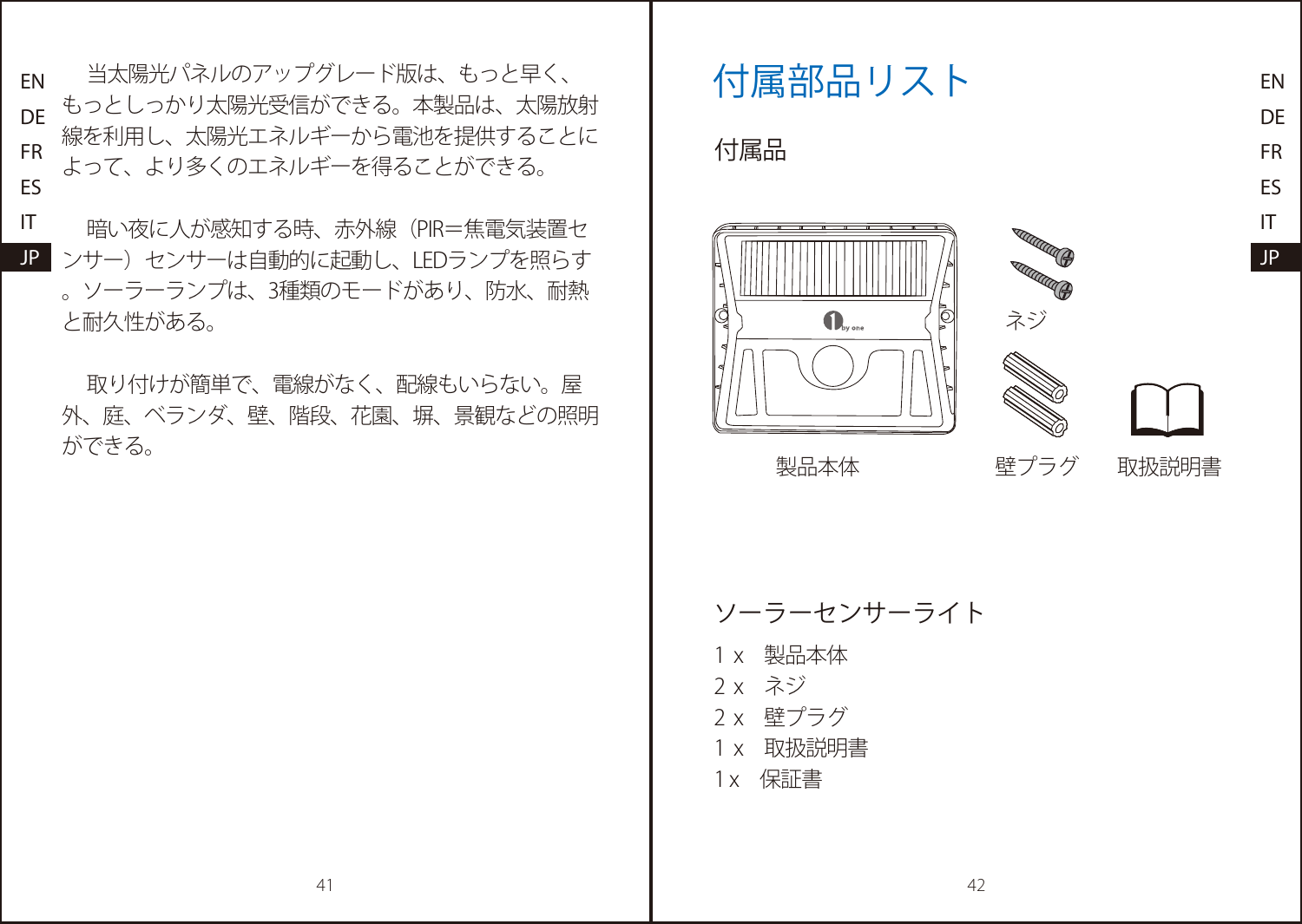### FN 仕様

DE ソーラーパネル: 5.5V 1.6W FR イオンバッテリー:3.7v 1100-1300mah ES LED量:8PCS <sub>IT</sub> 定格出力:1.6W JP ルーメン出力:160ml モーションの角度と距離:120° , 8m

遅延時間:15s

設置高さ:3-5m

防水レベル: IP44

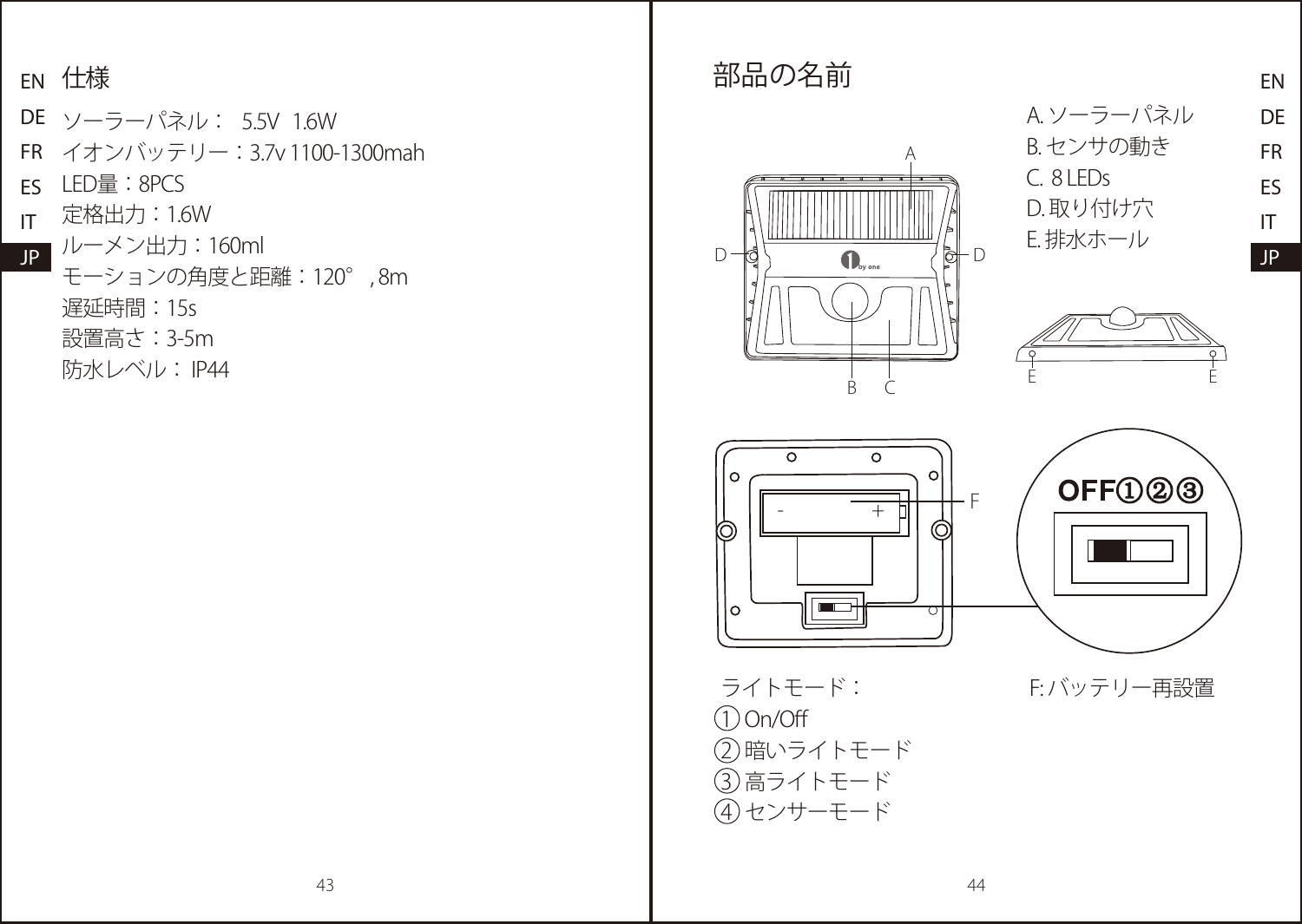- EN 製品の特徴
- DE FR 3つライトモード:
- ES ① 明るいライトモード
- IT 明るいライトモードは昼間の時、自動的に充電し、
- JP そして夜になると、ライトがアップする。
	- ② 暗いライトモード
		- このモードは常に昼間と夜を通して、薄暗い光を放 出する。センサー信号を拾って、夜になると、人が いる15秒間なら非常に明るくになる。
		- ③センサーモード
			- 近くに人が移動していると光がつく、誰もいない 時 は15秒自動的に光がシャットダウンする。

注意:

使用する前に少なくとも2時間このプロジェクトを日光 に暴露して下さい。 完全充電までは、日光に8時間暴露して下さい。

EN DE FR ES IT JP

# 設置する方法

1. ソーラーランプは、太陽光の直射日光に適合するか、 長期的な場所に設置して下さい。適切な取り付け高 さは通常6.56インチ(約2メートル)です。 2.ソーラーランプは、好きな光(3モード)調整が出来 る。

3. 固定の壁にネジを壁をプラグを取り付ける。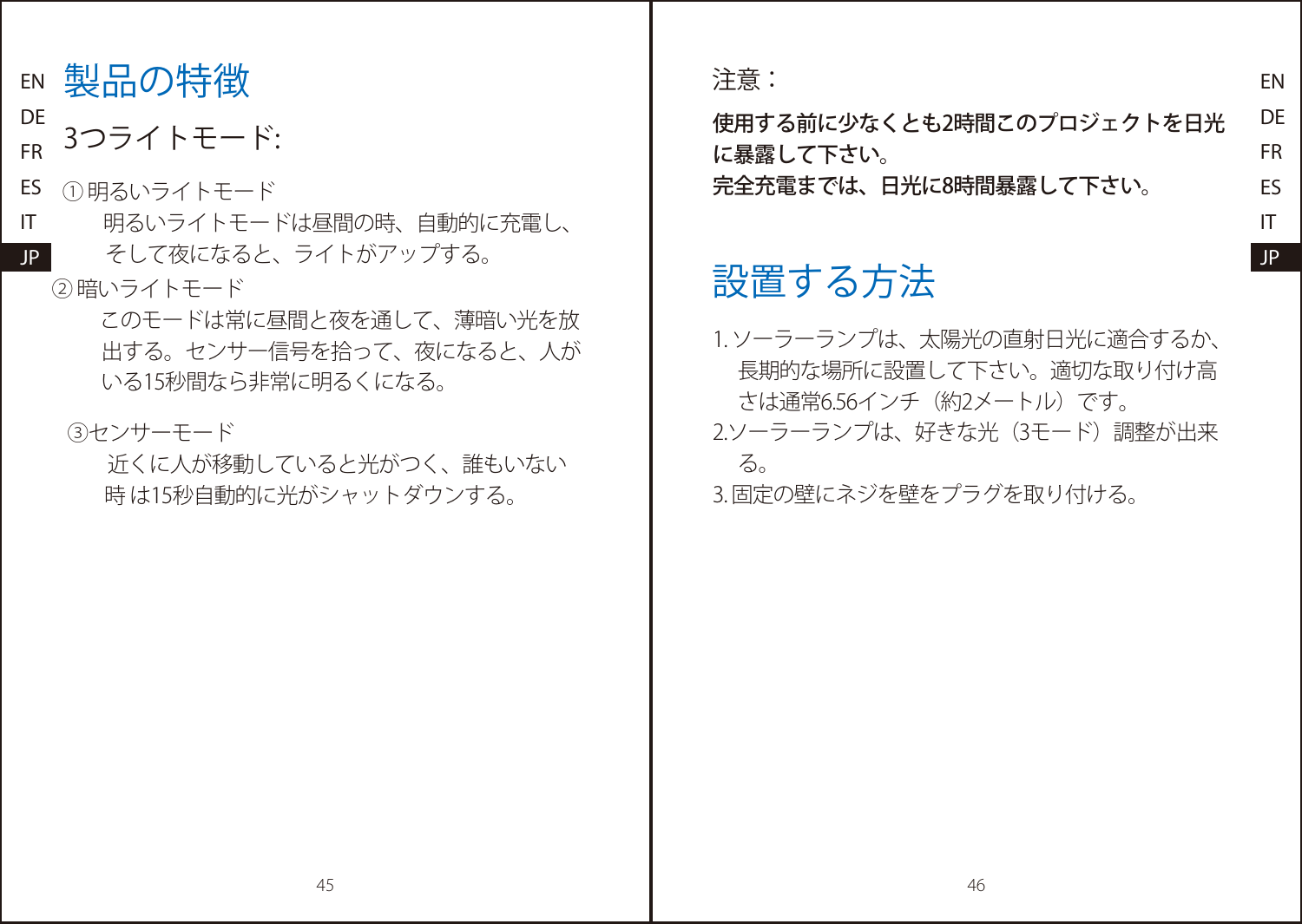- EN 4 光の時間と明るさは、日昭時間数や天気状況が異なる
- **DE** FR 。その為、適切な場所にソーラーランプを設置するの が大切である。
- ES IT 5. 排水ホール底部の排水ホールの水は、本体内部が乾燥 状態を保って下さい。

JP



# 注意と警告

FR ES IT りないしに変更することがありますのでご了承くださ 1. 電波を出す器具の近くには取り付けないで下さい。本 製品は探知範囲内に侵入する物(人、車等)に対して 注音を足しますが、盗難犯罪が発生しても、一切責任は 負いません。製品改良の為、使用および外観は、お断 い。

EN DE

- 2. 光の寿命を短縮を避ける為に、本体を雨のかからない 場所に取り付けて下さい。取り付け場所は、家庭ゴミ や火災を回避し、燃えやすい物が近くにない所を選ん でください。落ちないようにあるいは破損を避ける為 、しっかり取り付けください。
- 3. バッテリーを自分で交換しないでください。本製品を 利用した事による、直接、もしくは間接的に生じた損 害、破損については弊社は一切の責任を負いません。 予めご了承下さい。

47 and 48